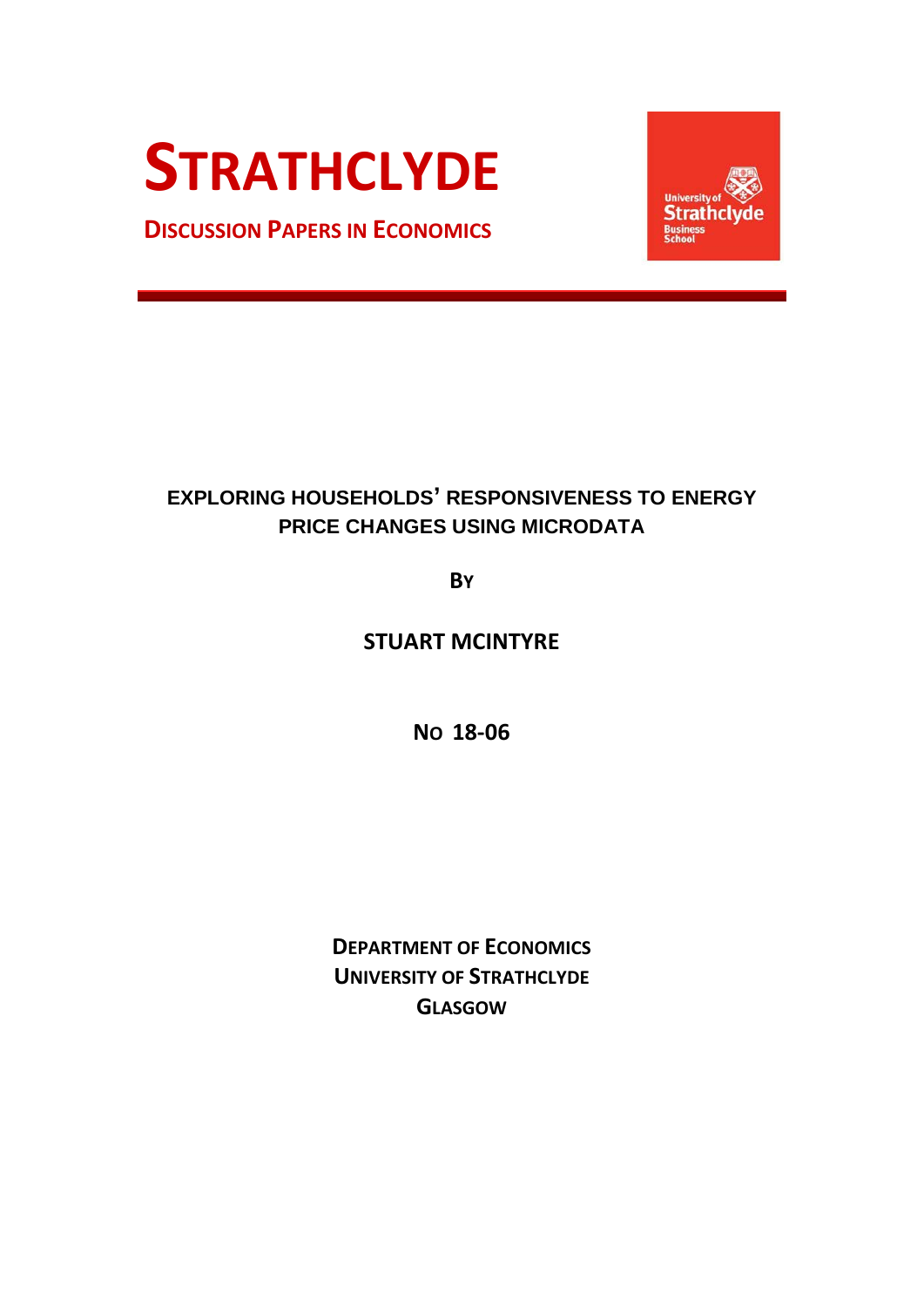## Exploring households' responsiveness to energy price changes using microdata

Stuart G. McIntyre<sup>∗</sup>

#### Abstract

How households respond to energy prices is central to understanding the impact of a range of energy policies. Many empirical models and applied research rely upon outdated or generic energy price elasticities of demand, with little attention paid to whether these elasticities are the most appropriate. For example, it is typically assumed that the relevant price for the calculation of these elasticities of demand is the contemporaneous price but, except consumers on pre-payment or 'smart meters', consumers do not observe electricity prices contemporaneously. As this paper shows, what one assumes about the reference price matters empirically. Furthermore, there are good reasons to think that households of different incomes might respond differently to changing energy prices. This matters given the prominence of price as an instrument of energy policy and the need to understand distributional impacts. This paper explores these issues using a QUAIDS model and data from the UK Living Cost and Food survey. We show that different reference prices produce different elasticity estimates, and that there are important differences in how households respond to energy prices across the income distribution. These results have important implications for understanding the impact of energy prices on households and the environment.

Keywords: Distributional Analysis; Energy Elasticity; Household Energy Consumption; Microdata

*JEL:* Q<sub>40</sub>, Q<sub>41</sub>, D<sub>12</sub>

<sup>∗</sup>Department of Economics, Duncan Wing, Strathclyde Business School, 199 Cathedral Street, Glasgow, G4 0QU, email: s.mcintyre@strath.ac.uk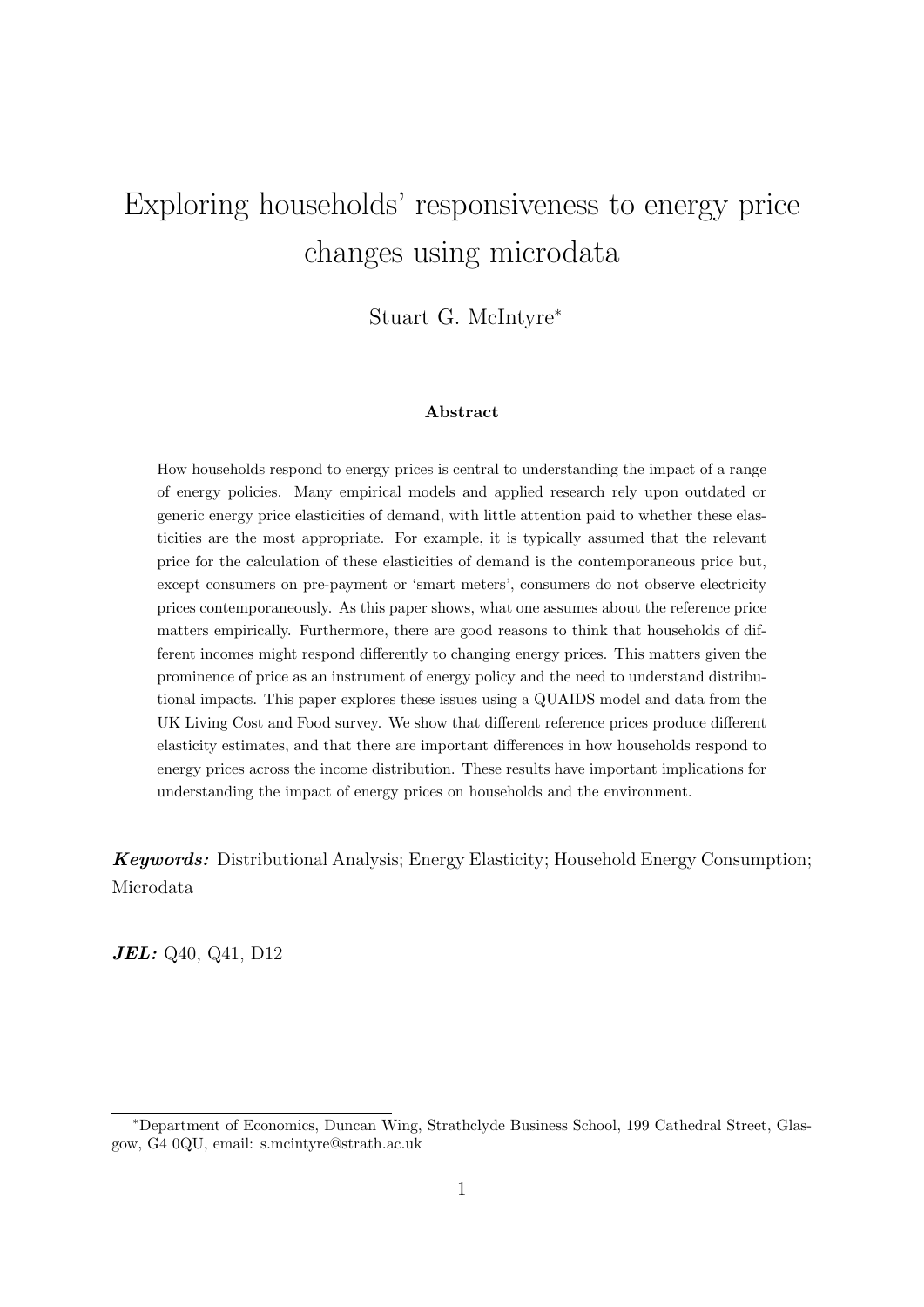## 1 Introduction

Households are a main focus of the UK Government's policies to tackle what is referred to as the energy 'trilemma' of security of energy supply, low carbon energy, and affordable energy. It is not hard to see why, households made up 27% of the UK's total final consumption of energy products in  $2014<sup>1</sup>$ , of which  $87\%$  was electricity or natural gas (hereafter, simply 'gas')<sup>2</sup>. In their effort to achieve low carbon energy, for instance, the UK government have brought in a Feed-in Tariff scheme (FiTS) to provide financial incentives for households to invest in renewable energy devices for their homes, this policy also aims to help with security of supply. The FiTS policy is paid for from a levy on electricity consumption, increasing the cost of electricity consumption. One would expect that this flat levy on electricity consumption will impact households across the income distribution differently but by how much requires the kind of detailed estimates presented in this paper. Similarly, the UK Government introduced a Carbon Price Floor in 2013, complementing the operation of the EU Emissions Trading Scheme, with the aim of supporting a higher price for carbon emissions. One effect of which was to increase the cost of electricity generation, given lags in the development of new low carbon generating capacity. The distributional impact of this increase in electricity prices on households depends on how households respond to changes in energy prices. Finally, there has been a recurring debate in the UK about measures to control energy prices though some sort of 'cap' on energy prices. All three of these policies will impact, directly and indirectly, on energy prices for UK consumers. There are a number of other examples of energy policy initiatives which will impact on energy prices, and which will therefore have differential distributional impacts which need to be understood.

Aside from these more microeconomic impacts, there are also economy-wide impacts of these interventions which rely upon microeconometric evidence. Economy wide anal-

 $^1$ https://www.gov.uk/government/uploads/system/uploads/attachment\_data/file/449134/ECUK\_Chapter\_3\_-\_ Domestic\_factsheet.pdf

<sup>&</sup>lt;sup>2</sup>This was comprised of 62.7% gas and 24.5% electricity, while the other 13% comprised: 1.1% coal, 4.4% Bioenergy, 6.7% Petroleum, with  $\langle 1\% \rangle$  other solid fuels.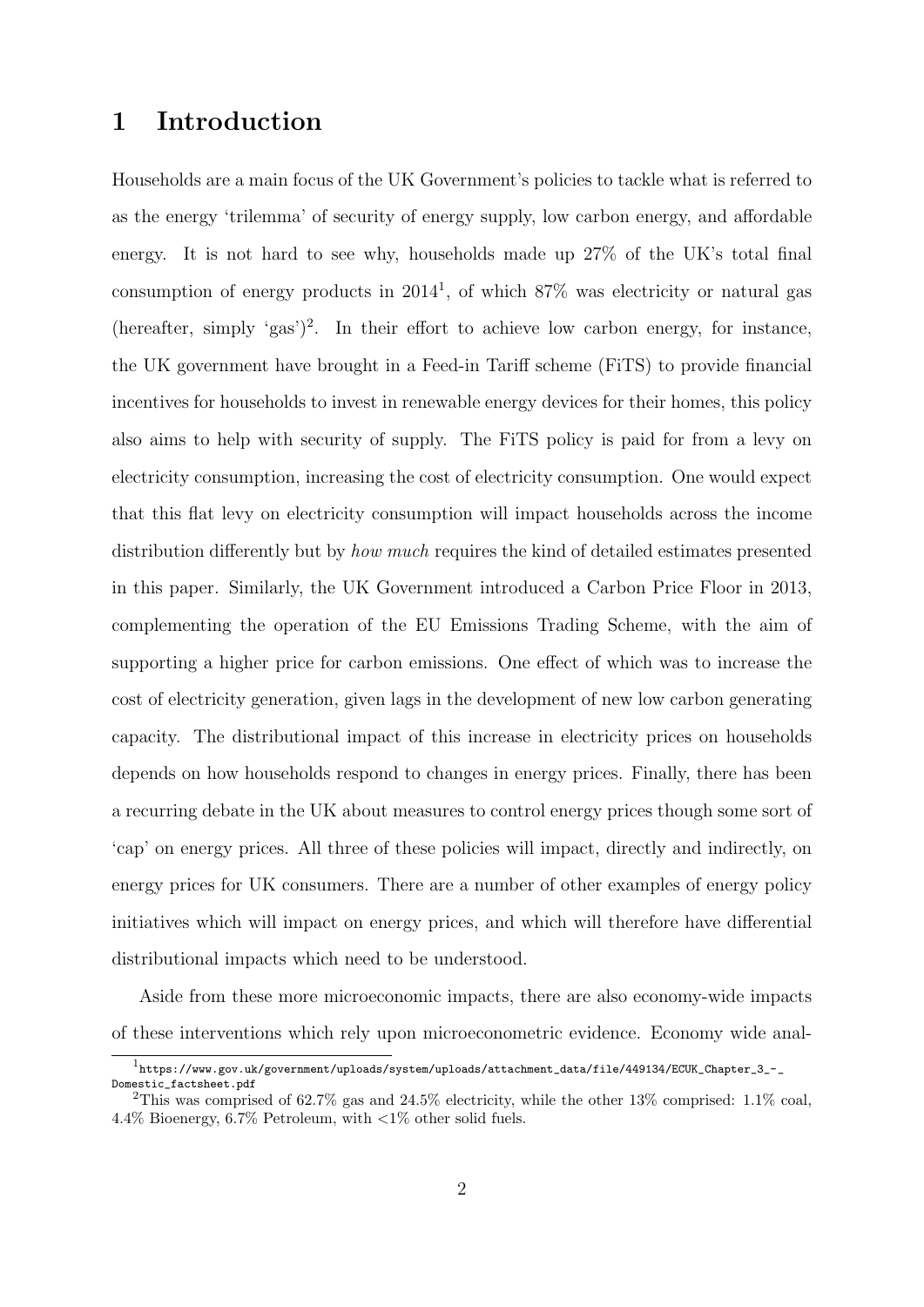yses of changes in energy prices or in the efficiency of energy use typically makes use of energy-environment-economy models such as computable general equilibrium (CGE) models (examples include: Beckman et al.  $(2011)$ ; Böhringer and Rutherford  $(2013)$ ; Allan et al. (2014); Fujimori et al. (2014); Lecca et al. (2014)). These models rely on the kind of household energy elasticity measures presented in this paper, and as Hanley et al. (2009) note the results of these analysis depend heavily on such empirical concerns. More generally, these kinds of household elasticity estimates could usefully contribute to a wider range of economic analysis. For instance, in the approach of Igos et al. (2015), combining life cycle assessment, partial and general equilibrium approaches. Or in the the calibration of bioenergy models which are surveyed in Kretschmer and Peterson (2010). The number of uses for these estimates is large, and it is on these small set of numbers that much of the sensitivity of applied modeling of the energy-economy-environment interaction rests.

To help develop this literature further, this paper presents estimates of Great Britain (GB) price elasticities of demand for electricity and gas. A variant of the almost ideal demand system (AIDS) of Deaton and Muellbauer (1980) is adopted, using data from the Living Cost and Food (LCF) Survey for 2007-2014 (ONS, 2007, 2008, 2009, 2010, 2011, 2012, 2013, 2014). In doing so, we explore whether there is variation in these estimates as we consider different lags of the price index and as we move across the income distribution. It is well understood that the magnitude of households' demand response to energy price changes will have important implications for their environmental impacts. In applied work it is almost always the case that we consider households response to contemporaneous price change when, in fact, households rarely observe price changes with anything like this degree of timeliness. In addition, as we consider the important overlap in the energy trilemma between measures to deliver a decarbonized energy system and to tackle fuel poverty and energy affordability, we need to develop a better understanding of differences in household behaviour across the income distribution. This paper makes an important contribution to our understanding in both these areas. The remainder of this paper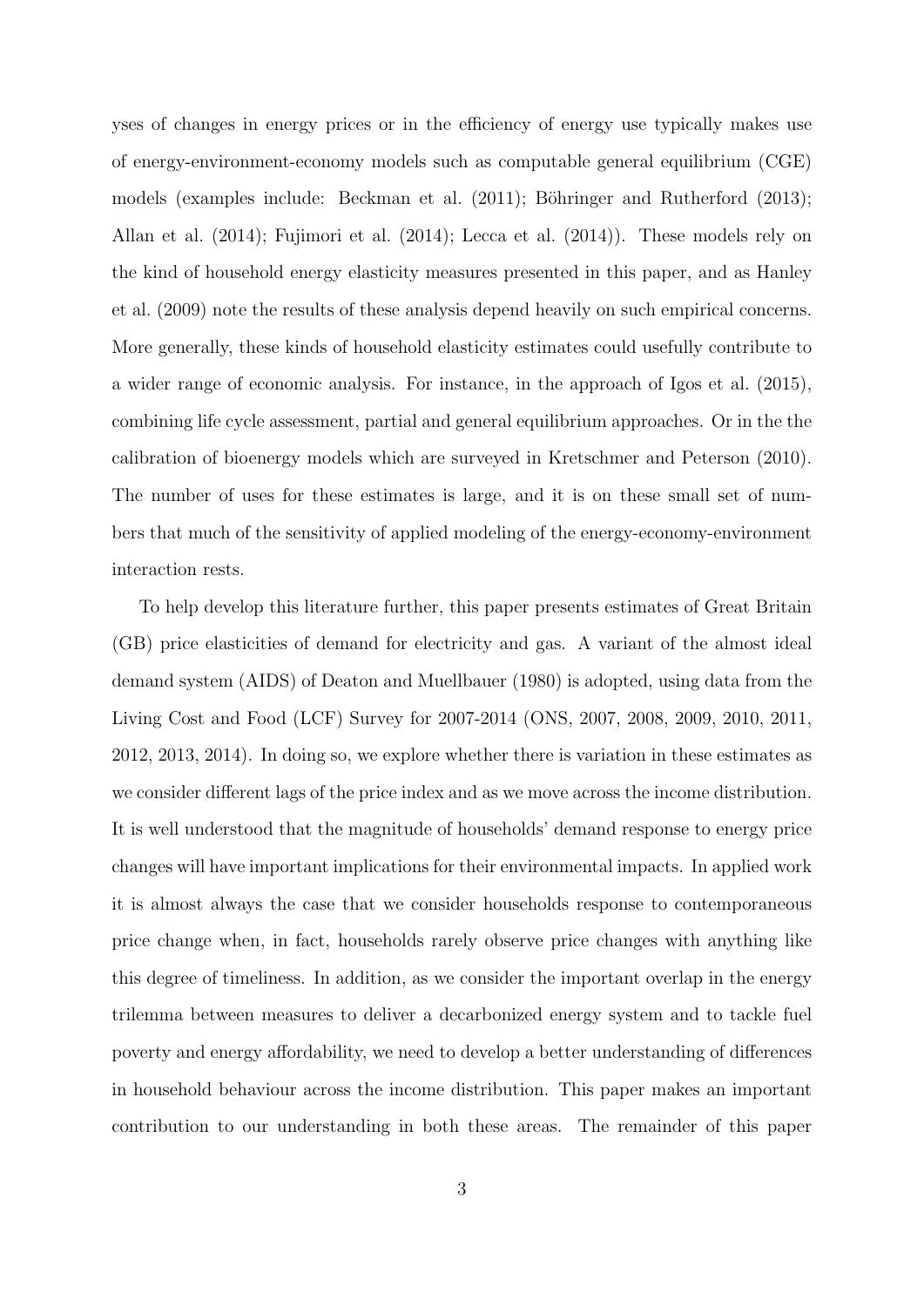is organized as follows: Section 2 reviews the relevant literature, Section 3 introduces the model estimated here, Section 4 describes the data used in this analysis, Section 5 presents our results and Section 6 concludes.

## 2 Literature review

In order to motivate and explain the context for the methodology used in this paper, this section provides a brief literature review focussing on the existing empirical literature on estimating household elasticities of demand for energy from microdata. There are two main aims, firstly to discuss the main methods of estimating these parameters and secondly, to review the variation in existing estimates of these parameters.

Our starting point in thinking about estimating household elasticities of demand for energy is Micklewright (1989). This paper powerfully and memorably makes the case for estimating energy elasticities at the household level, rather than defaulting to estimating aggregate economy-wide elasticities (standard practice prior to Micklewright (1989)):

"A study of demand for carrots could safely be presumed to be free of aggregation errors since household characteristics pertaining to carrot demand will not vary in a way that remains unexplained to any significant degree in an aggregate model. However, heterogeneity is present on a massive scale when we consider household energy demand." (Micklewright, 1989, 264)

The essential point of Micklewright (1989) is that it is important to condition on the many different characteristics of households in estimating their responsiveness to changes in energy prices. Failure to do so renders any conclusions derived from these estimates potentially unsound. Previous studies at that point had instead focused on understanding how aggregate household energy demand responded to changing energy prices. Given heterogeneity across households, there were clear reasons to believe that this approach could be improved upon. In a similar way, this paper will explore elasticity estimates across the income distribution to shed further light on differences across households.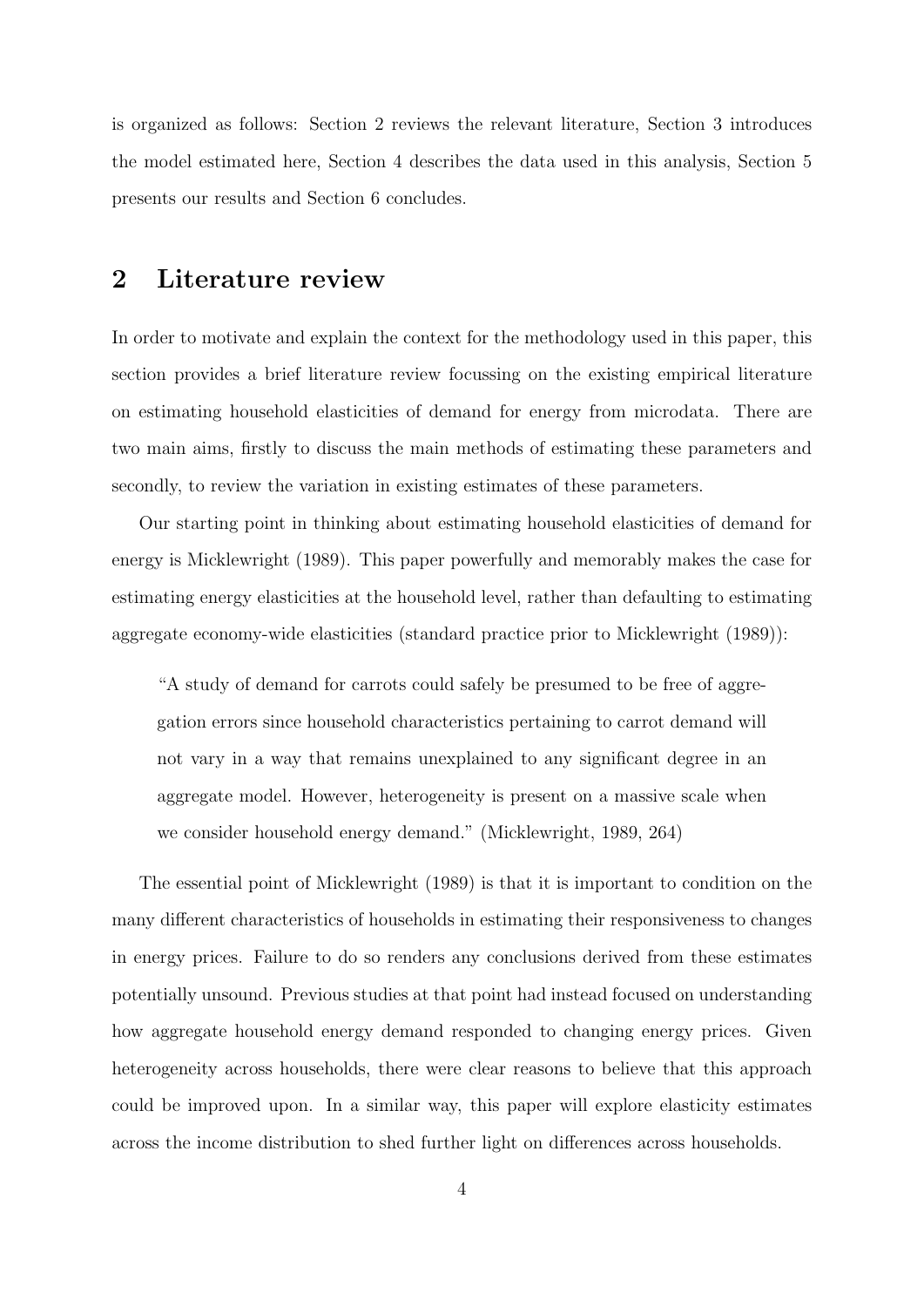Studies which do not exploit microdata to produce household level estimates tend instead to use aggregate level (e.g. national, regional, etc) data. One example<sup>3</sup> is Bernstein et al. (2006) who used a reduced–form modeling approach. Two reasons typically explain this choice of approach, firstly data availability and secondly computational/statistical considerations. In Bernstein et al. (2006) the emphasis is on producing regional level estimates which, as a result of reduced sample sizes at a regional level in survey data, can be difficult to estimate with microdata. In addition to being easier to estimate these models, using this reduced–form approach also enables the estimation of long and short run elasticities, compared to the short-run elasticities produced by the AIDS type modeling used in this paper (explained in detail in the next section) and in Micklewright (1989). However, it does so without conditioning on the characteristics of the individual residential consumers as Micklewright (1989) emphasizes is important, and Espey and Espey (2004) argues provide more accurate estimates albeit at a computational and data cost.

The results of Micklewright (1989) are in line with those of Baker et al. (1989), although the former emphasizes the impact of differences in household characteristics more intuitively, whilst the latter provides the theoretical framework under which this issue can be examined. Baker et al. (1989) is one of the most widely used and cited studies on the responsiveness of households to changes in the price of energy. Using data from the Family Expenditure Survey (the predecessor of the LCF survey used in this paper), and estimating a model based on the AIDS specification, Baker et al. (1989) produced price and income elasticity of demand estimates for electricity and gas. From a theoretical perspective, the own price elasticity estimates in Baker et al. (1989) are reasonable in terms of their sign, with increases in gas and electricity prices leading to reductions in gas and electricity prices respectively, and in their magnitude with a 1% increase in price

<sup>3</sup>There are a number of similar studies, for instance Summerfield et al. (2010) and Hunt et al. (2003), which focus on estimating aggregate price elasticities for 'energy' as a whole for the aggregate economy. However, given this paper's interest in household level electricity and gas elasticities, this existence of this literature is noted and not discussed further. Similarly, we do not further discuss the interesting work of Reiss and White (2008) who explore the responsiveness of household electricity demand to sudden changes in prices.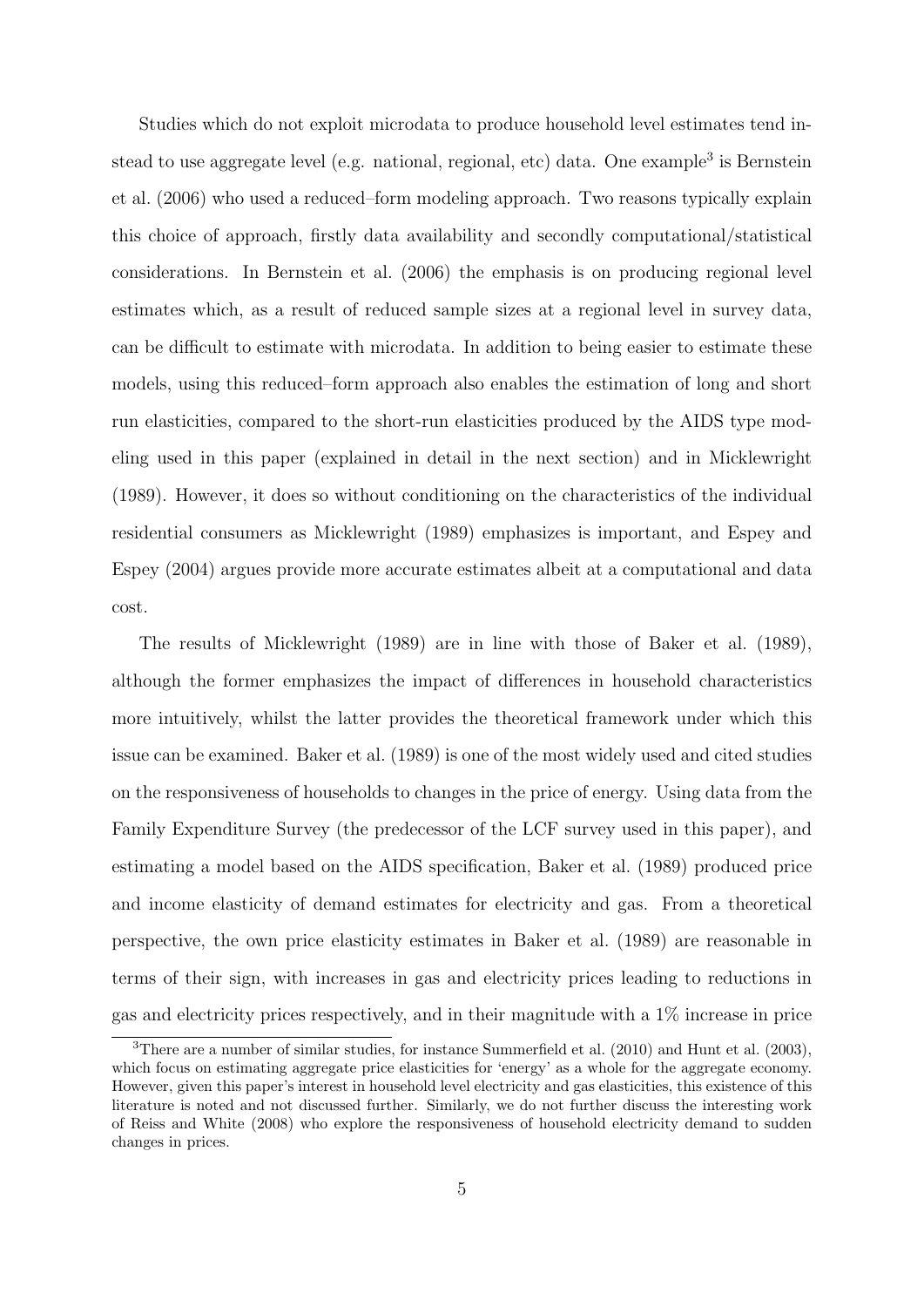leading to a 0.758% decrease in electricity consumption and a 0.311% decrease in gas consumption. Similarly, the income elasticity of electricity and gas demand estimates seem plausible; with estimates of 0.131 and 0.115 respectively.

One thing that stands out from the results of Baker et al. (1989), is that the cross price elasticities have different signs and magnitudes. The results suggest that an increase in the price of gas increases consumption of electricity (and therefore these goods are substitutes). A 1% increase in gas prices increases electricity consumption by 0.185%. While an increases in the price of electricity reduces gas consumption (suggesting that these goods are complements), with a 1% increase in electricity prices reducing gas consumption by 0.373%. Conditioning on the characteristics of the household, over the same time horizon, these goods must either be complements or substitutes, not both as implied by Baker et al. (1989). This situation is unsatisfactory for those engaged in empirical work requiring such estimates. Demand theory suggests that the cross price elasticities between electricity and gas should be positive (Espey and Espey, 2004, 71).

There are a small number of papers which review existing empirical estimates of household elasticities of demand starting with Espey and Espey (2004) who provide a meta-analysis of household elasticities of demand for electricity using 31 studies published between 1971 and 2000. The short and long run price elasticities had mean and median values of -0.35 and -0.85 and -0.28 and -0.81 respectively. For income elasticities, they found the short run average elasticity to be 0.28 (0.97 in the long run) and a median of 0.15 (0.92 in the long run). A more recent summary paper in this area (Cho et al., 2015) found that almost all of the estimates of residential electricity elasticities of demand in the literature have the own price elasticity of demand for electricity being negative, indicating that as the price of electricity increases, electricity consumption decreases (as we would expect). These estimates range from -2.25 (Espey and Espey, 2004) to the only positive estimate at 0.983 (Jamasb and Meier, 2010), more generally they found the own price elasticity of demand in the literature were typically between zero and one.

The Jamasb and Meier (2010) study, importantly for our purposes, was carried out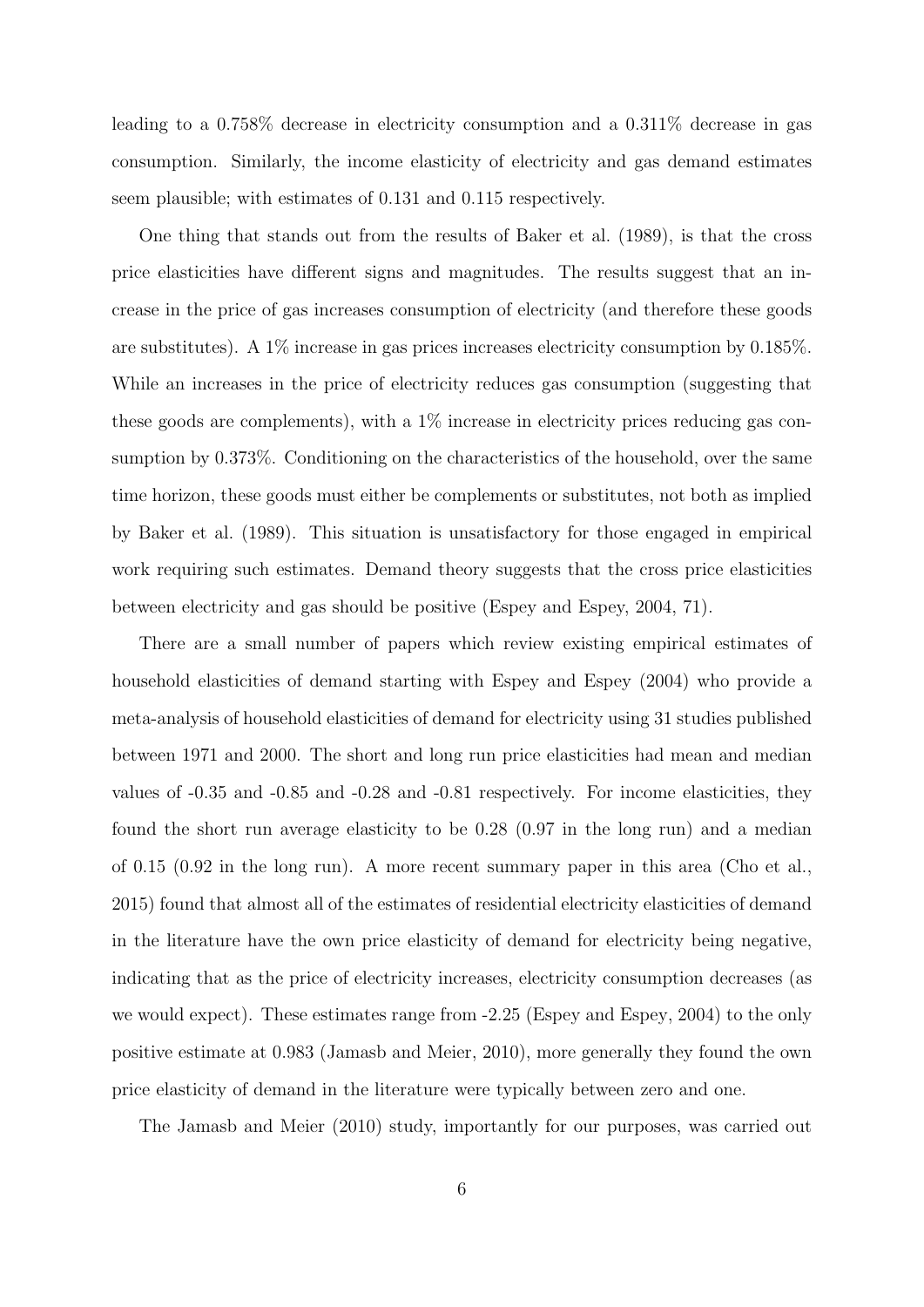for Great Britain (i.e. the United Kingdom without Northern Ireland) as is our work here. They used a panel data approach with the British Household Panel Survey (BHPS) to estimate price and income elasticities of demand. Unlike Baker et al. (1989) who take a structural equation modelling approach, Jamasb and Meier (2010) estimate fixed and random effect models and test between these (concluding that the fixed effect approach is the most appropriate). Using panel data for this kind of study has some advantages, namely that one can control for time invariant household specific characteristics in your estimation. Interestingly, Jamasb and Meier (2010) do not include any weather variables, nor do they include regional fixed effects. Given the importance of weather fluctuations on energy use this is a key weakness of their study. In addition, one important downside to using the BHPS data for this kind of study is that it is an annual dataset, as most panel datasets are. This means that you cannot control for, or explore, the seasonal variation in energy use by households, and in energy prices, which is so important.

It is worth noting that most of the papers reviewed in Cho et al. (2015) use aggregate rather than micro data. Partly this is a reflection of the focus of their own paper, focusing on spatial spillover effects, but it also reflects the relative lack of studies using microdata given difficulties in getting these kinds of data on which to estimate such elasticities. Cho et al. (2015) also produce their own estimates of the elasticity of demand for electricity for the residential sector in South Korea. In line with Bernstein et al. (2006), they estimate a reduced form demand model rather than a structural model to understand household responses to changes in energy prices. Given that they then extend this model to capture spatial heterogeneity, this is a sensible route to proceed to explore this spatial dimension. However they do so at the cost of being unable to capture the heterogeneity of households which Micklewright (1989) emphasized as critical in understanding the true responsiveness of households to changing energy prices. Cho et al.'s (2015) estimates suggest an own price elasticity of -0.13 with a gas cross-price elasticity of demand for electricity of 0.18, although neither are statistically significant at the 5% level. Cho et al. (2015) do consider a sub-national dimension to understanding residential (as well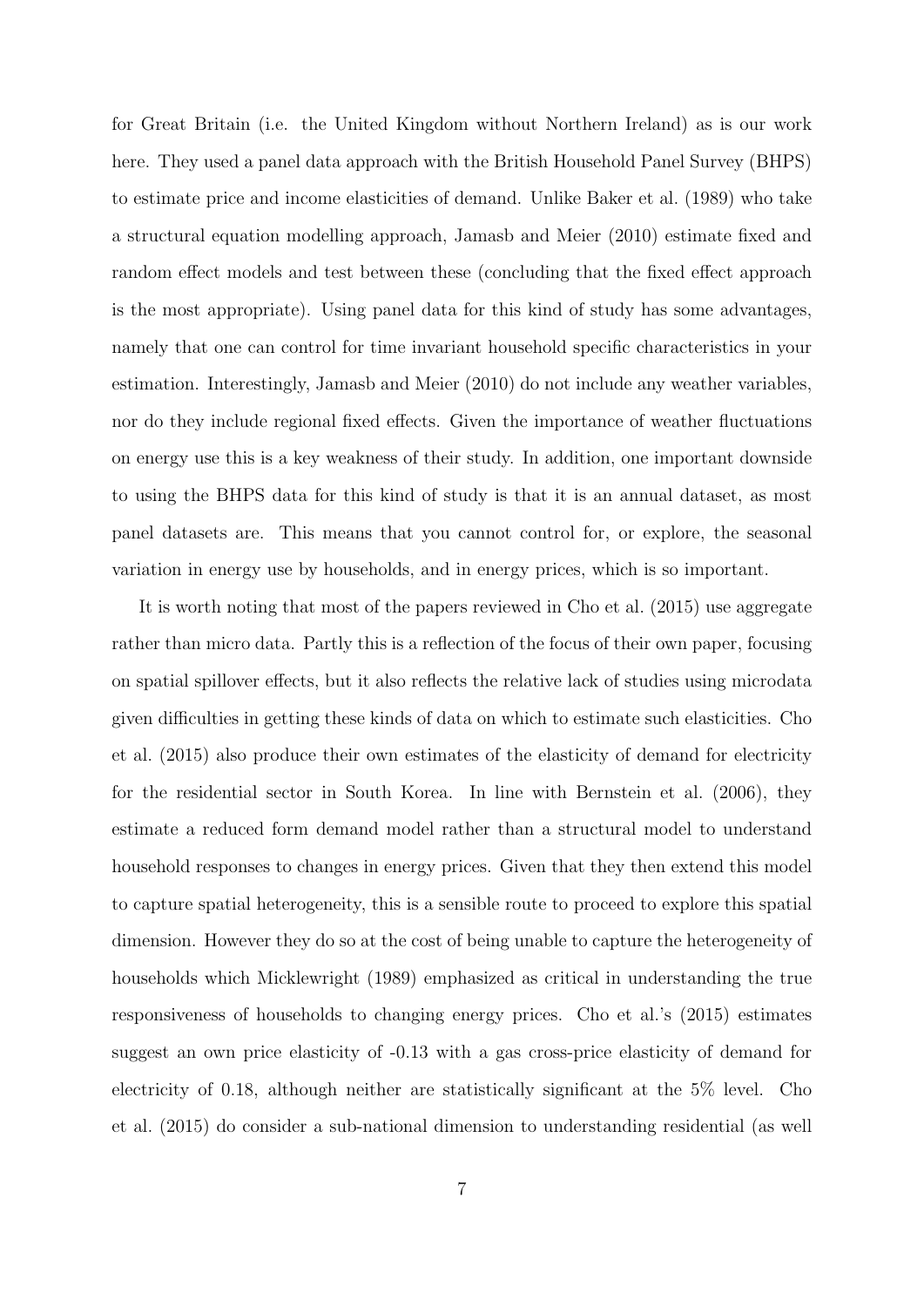as manufacturing, agricultural and retail) demand for electricity, however they do not produce sub-national elasticity estimates. Rather they incorporate regional heterogeneity through the use of spatial econometric models enabling them to capture 'spillover' effects between areas.

Compared to all the studies which have sought to produce estimates of household energy price elasticities of demand, and mentioned so far, relatively little work has been done to unpick these economy-wide elasticity estimates. Furthermore, most of the literature views the production of such elasticity measures as little more than a necessary step in producing other outputs. However, there is growing recognition in the literature that this approach misses much that is important in capturing household behaviour. There is a nascent literature studying the broader area of how household energy demands evolve which has begun to bring prominence to this issue. One recent paper (Volland, 2017) considers the important and, until now, largely neglected issue of how household attitudes shape their energy demands. Volland (2017) use panel data from the British Household Panel Survey to begin to unpick the relationship between household attitudes to risk and their energy demands. It is clear that we must move away from a top down and generic understanding of how household energy demands evolve. This paper aims to contribute to this emerging literature by illustrating the important differences between households, even just on the one dimension of income, with respect to their energy demands.

## 3 Demand system modelling

Having briefly reviewed the estimates that already exist in the literature and the means used to produce these estimates, in this section we outline the methodology that we will use to produce our elasticity estimates using household data for GB. Given that we have cross section data which is quarterly in nature, something which is important to capture the seasonality of household energy demand, we cannot use the alternative approach to estimating household elasticities of demand with microdata utilised by Jamasb and Meier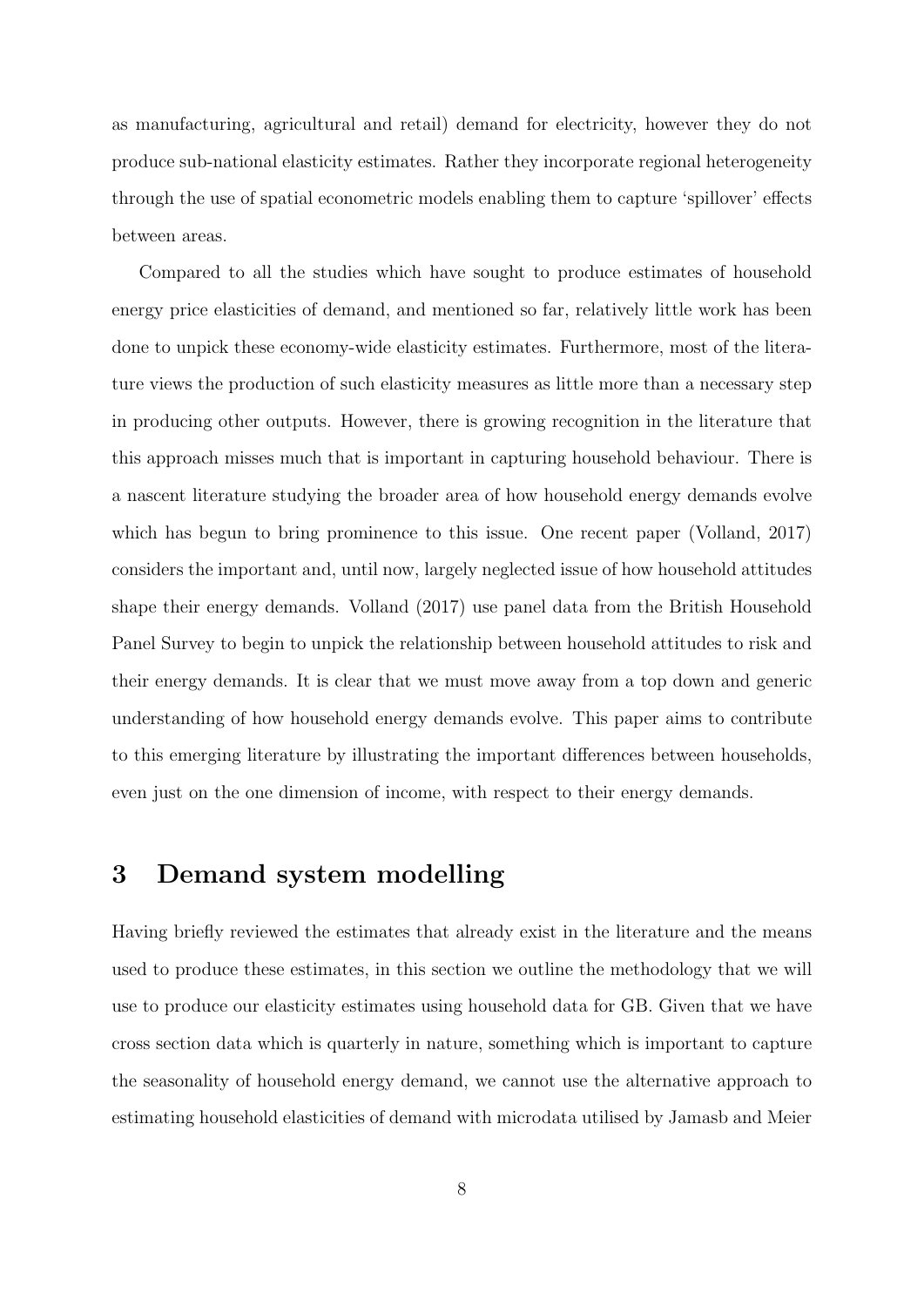(2010). Therefore in this paper we will utilise a variant of the almost ideal demand system (AIDS) of Deaton and Muellbauer (1980) previously used for this purpose by Baker et al. (1989). This has been a hugely influential and widely used approach to estimating demand systems. The subsequent improvement to the model by Banks et al. (1997), incorporating non-linear Engel curves to better align with empirical evidence is known as the quadratic almost ideal demand system (QUAIDS), and this is the variant that we use in this paper. This section begins with an introduction to the AIDS model, before showing the extension embodied in the QUAIDS model to incorporate non-linearities in the Engel curves. The final part of this section provides the elasticity calculations implemented in this paper.

#### 3.1 Almost ideal demand system

This section details the AIDS model of Deaton and Muellbauer (1980) which superseded the previous Rotterdam and translog models as the dominant approach to estimating demand systems. The first element of this model is the cost function, which is linearly homogeneous in prices,  $p$ , and is represented as:

$$
\log c(u, p) = \alpha_0 + \sum_k \alpha_k \log p_k + \frac{1}{2} \sum_k \sum_j \gamma_{kj}^* \log p_k \log p_j + u\beta_0 \prod_k p_k^{\beta_k} \tag{1}
$$

From which it is straightforward to derive the budget share for good i,  $w_i$ , as:

$$
\frac{\partial \log c(u, p)}{\partial \log p_i} = \frac{p_i q_i}{c(u, p)} = w_i = \alpha_i + \sum_j \gamma_{ij} \log p_j + \beta_i u \beta_0 \prod p_k^{\beta_k} \tag{2}
$$

where,  $\gamma_{ij} = \frac{1}{2}$  $\frac{1}{2}(\gamma_{ij}^* + \gamma_{ji}^*)$ . A consumer maximising her utility will set  $c(u, p)$  equal to total expenditure m. This can then be used to derive a demand function for this model in expenditure shares as:

$$
w_i = \alpha_i + \sum_j \gamma_{ij} \log p_j + \beta_i \log \{ m/P \}
$$
 (3)

where P is the price index.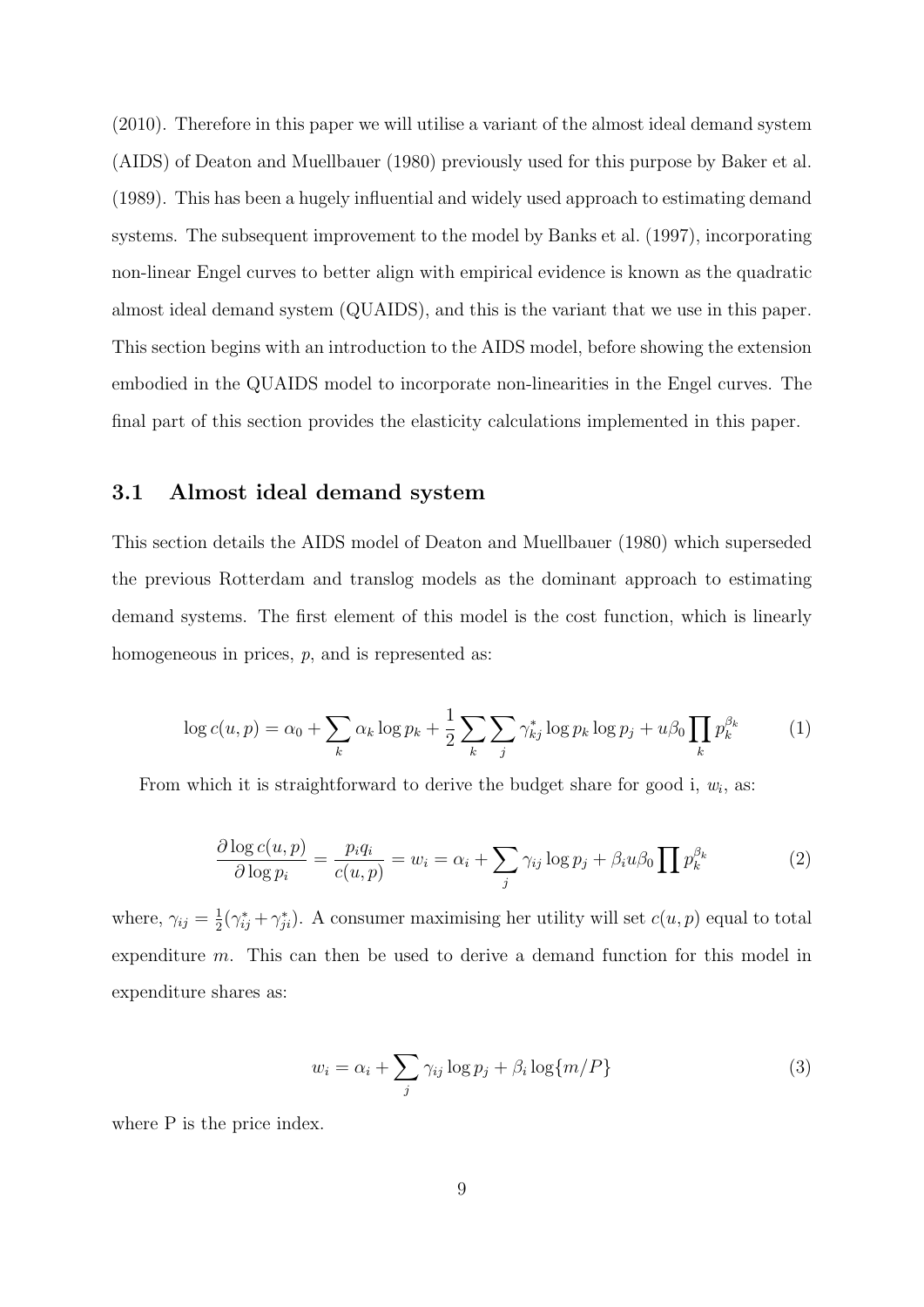Subject to some restrictions outlined in Deaton and Muellbauer (1980) (relating to adding up, homogeneity, and symmetry), equation (3) represents a series of demand equations, in other words a demand system encompassing all expenditure. Changes in total real expenditure impact on the system through the  $\beta_i$  parameter, and changes in relative prices operate through the  $\gamma_{ij}$  term. In moving to consider how one might aggregate such a system across households, Deaton and Muellbauer (1980) augment equation (3) to incorporate a parameter  $k_h$  which controls for a range of what one might call 'demographic' characteristics. This provides a generalised version of equation (3) as:

$$
w_{ih} = \alpha_i + \sum_j \gamma_{ij} \log p_j + \beta_i \log \{m_h / k_h P\}
$$
\n(4)

The importance of equation (4), lies in the fact that, as Deaton and Muellbauer (1980) show, under reasonable assumptions one can consider these aggregate expenditure shares to be the budget shares of the 'rational representative household'.

### 3.2 Quadratic almost ideal demand system

The essential difference between the AIDS and the QUAIDS model relates to the specification of the relationship between expenditure on goods in the system and income, commonly represented as Engel curves. If households of different income levels react (via their expenditure on certain goods) differently to a change in their income, then the AIDS formulation will not capture these effects, but the QUAIDS model will. In our dataset, we can see from Figure 1 and 2 that both electricity and natural gas have Engel Curves which exhibit non–linearities even when the data are split out by income quintile; ex-ante motivating the selection of the QUAIDS model<sup>4</sup>. Ex-post consideration of the model results will determine whether this is indeed appropriate.

[Figure 1 - 2 about here.]

<sup>4</sup>Note: Kernel-weighted local polynomial (degree 2) smoothing.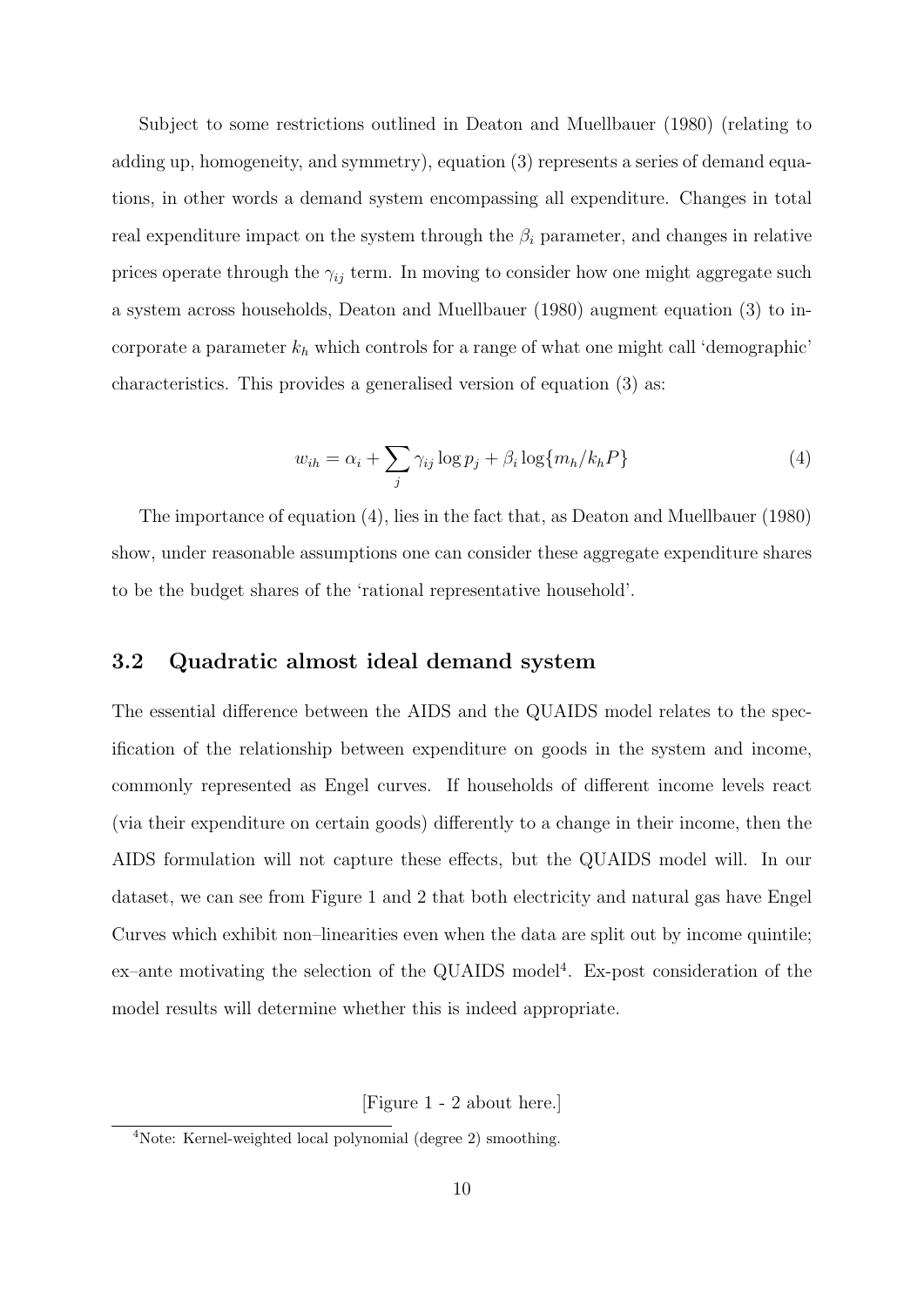In order to capture these non-linearities, Banks et al. (1997), extend Equation 3 to give:

$$
w_i = \alpha_i + \sum_{j}^{n} \gamma_{ij} \ln p_j + \beta_i \log \left[ \frac{m}{a(\mathbf{p})} \right] + \frac{\lambda_i}{b(\mathbf{p})} \left\{ \ln \left[ \frac{m}{a(\mathbf{p})} \right] \right\}^2 \tag{5}
$$

where  $a(\mathbf{p}) = \alpha_0 + \sum_{i=1}^n \alpha_i \ln \mathbf{p}_i$  and  $b(\mathbf{p}) = \prod_{i=1}^n \mathbf{p}_i^{\beta_i}$  $j_i^{\beta_i}$  (the Cobb-Douglas price aggregator). The first two terms are the same in Equations 3 and 5, the difference is the alteration of the specification of the impact of income on expenditure shares. In Equation 3 expenditure is linear in income. In Equation 5 the linear term is still there, but there is an additional non-linear term  $\frac{\lambda_i}{b(\mathbf{p})}$  $\left\{\ln\left[\frac{m}{\sqrt{\kappa}}\right]\right\}$  $a(\mathbf{p})$  $\left| \ \right| ^{2}$ to capture non-linearities in the impact of income on expenditure shares. Note, importantly, that this non-linear term depends explicitly on prices. This means that the Engel curves for different goods can take different forms, better reflecting observed heterogeneity.

In order to capture differences between households which, for example, are based on demographic characteristics, requires expenditure shares which depend upon these characteristics. This has been outlined by Poi (2002). The essential modification adds into equation 5 a term to scale the expenditure function. This is best explained as follows. First we define  $e^R(\mathbf{p}, \mathbf{u})$  as the household expenditure function and **z** as a vector of household characteristics. We then define a new function  $m_0(\mathbf{p}, \mathbf{z}, u) = \bar{m}_0(\mathbf{z}) \times$  $\phi(\mathbf{p}, \mathbf{z}, u)$ . This can then be used to produce a new expenditure function  $e(\mathbf{p}, \mathbf{z}, u)$  $m_0(\mathbf{p}, \mathbf{z}, u) \times e^R(\mathbf{p}, u)$  which scales household expenditure according to some function of its characteristics **z**. Central to this scaling are the two terms  $\bar{m}_0(\mathbf{z})$  and  $\phi(\mathbf{p}, \mathbf{z}, u)$ , which we now define. The first,  $\bar{m}_0(z) = 1 + \rho' z$  depends on the vector of household characteristics and some estimated parameters, basically estimating the effect of these characteristics on household expenditure. The second,  $\phi(\mathbf{p}, \mathbf{z}, u)$ , captures changes in relative prices and differences in the composition of expenditure across different types of goods by households. In practice this is parametrised as: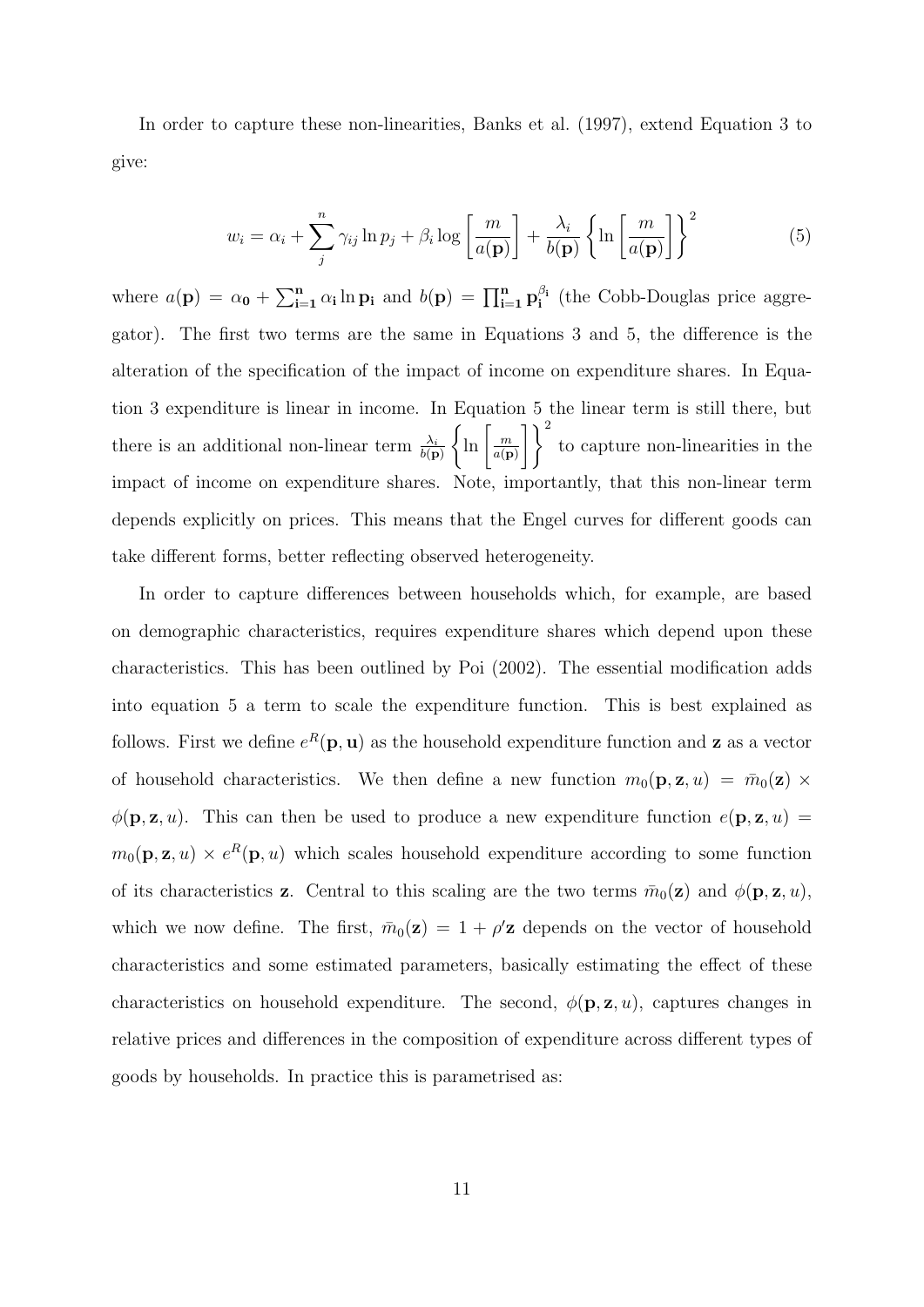$$
\ln \phi(\mathbf{p}, \mathbf{z}, u) = \frac{\prod_{j=1}^{k} p_j^{\beta_j} (\prod_{j=1}^{k} p_j^{\eta'_j \mathbf{z}}) - 1}{\frac{1}{u} - \sum_{j=1}^{k} \lambda_j \ln p_j}
$$
(6)

This enables the introduction of this scaling by the demographic characteristics into the expenditure share equation (Equation 5 above) as follows:

$$
w_i = \alpha_i + \sum_{j}^{n} \gamma_{ij} \ln p_j + (\beta_i + \eta'_i \mathbf{z}) \log \left[ \frac{m}{\bar{m}_0(\mathbf{z}) a(\mathbf{p})} \right] + \frac{\lambda_i}{b(\mathbf{p}) \mathbf{c}(\mathbf{p}, \mathbf{z})} \left\{ \ln \left[ \frac{m}{\bar{m}_0(\mathbf{z}) a(\mathbf{p})} \right] \right\}^2 \tag{7}
$$

where  $c(\mathbf{p}, \mathbf{z}) = \prod_{j}^{n} p_{j}^{n_{j}'}$ j z  $j^{ij}$ .

Equation 7 makes clear how this scaling by household characteristics is implemented into the demand system affecting both the linear and quadratic expenditure terms. This provides us with a model which allows for differences in the shape of the Engel curves for different goods, and allows us to control for the characteristics of each household in estimating their responsiveness to changes in prices. This QUAIDS model is the model which we will implement later in this paper. Having outlined the AIDS and QUAIDS model, the final element to review is how one calculates the elasticities in such a model. The next section outlines the calculation of the compensated (Hicksian) and uncompensated (Marshallian) price elasticities of demand, and the income (expenditure) elasticity of demand.

#### 3.3 Price elasticities

Having estimated this model the main task is to calculate price and income elasticities of demand. This section details how this is done for both the compensated and uncompensated elasticities of demand. Hicksian (compensated) elasticities of demand differ from Marshallian (uncompensated) elasticities of demand in that the former keep the consumers' utility constant while the latter keeps her income constant. The term compensated refers to the assumption that we make in the Hicksian case that the consumer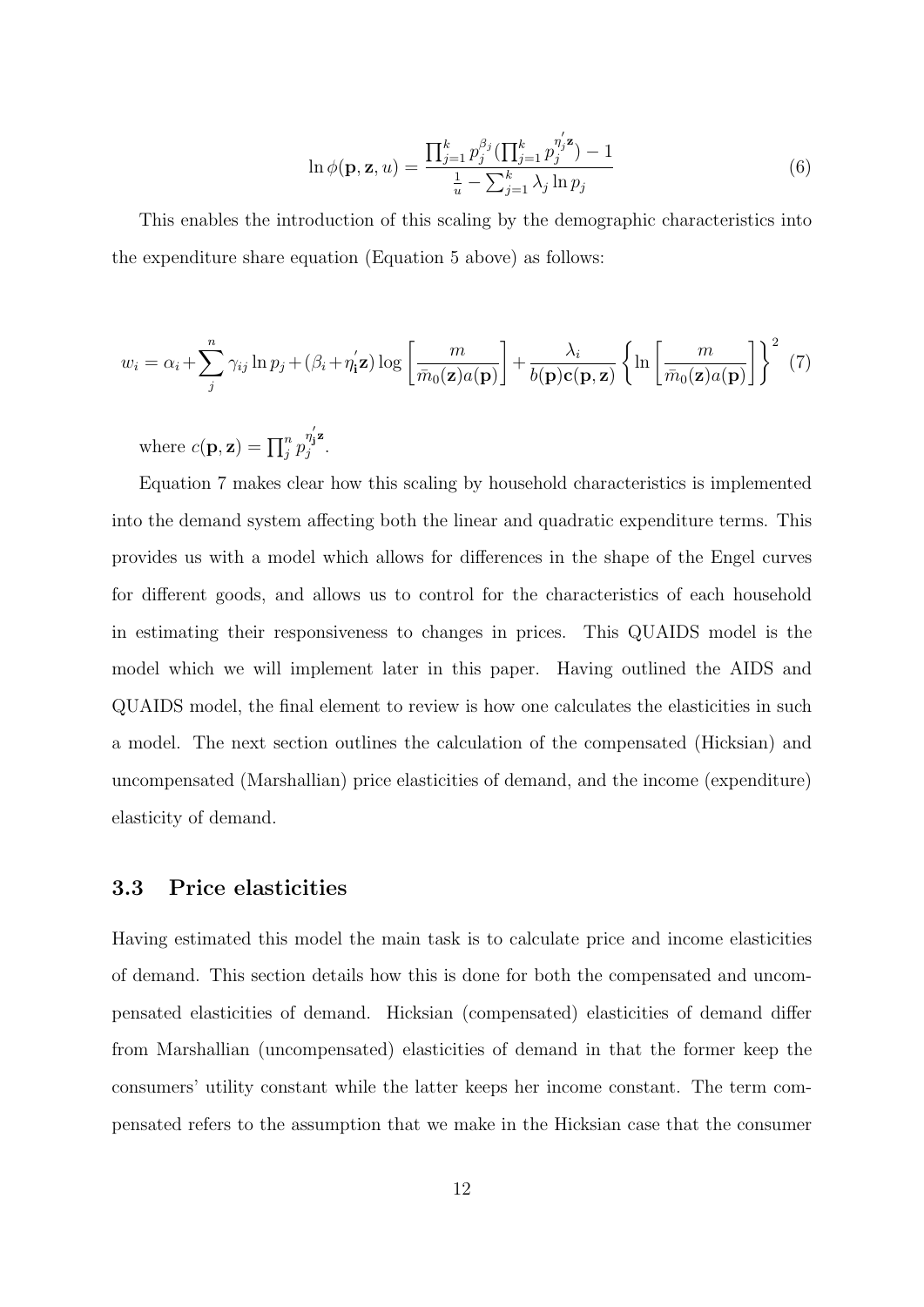receives a compensation in their income in response to the price change to maintain the initial utility level. In practice what this means is that the compensated elasticity reflects only the substitution effect, unlike the uncompensated elasticity of demand which also includes an income effect.

The uncompensated price elasticity of demand for the QUAIDS model is:

$$
\epsilon_{ij} = -\delta_{ij} + \frac{1}{w_i} \left( \gamma_{ij} - \left\{ \beta_i + \eta'_i z + \frac{2\lambda_i}{b(\boldsymbol{p})c(\boldsymbol{p}, \boldsymbol{z})} ln \left[ \frac{m}{\bar{m}_0(\boldsymbol{z})a(\boldsymbol{p})} \right] \right\} \mathbf{x} \n\left( \alpha_j + \sum_l \gamma_{jl} l n p_l \right) - \frac{(\beta_j + \eta'_j \boldsymbol{z})\lambda_i}{b(\boldsymbol{p})c(\boldsymbol{p}, \boldsymbol{z})} \left\{ ln \left[ \frac{m}{\bar{m}_0(\boldsymbol{z})a(\boldsymbol{p})} \right] \right\}^2 \right)
$$
(8)

While the compensated price elasticities of demand are obtained through application of the Slutsky equation:

$$
\epsilon_{ij}^C = \epsilon_{ij} + \mu_i w_j \tag{9}
$$

The income (expenditure) elasticities of demand are calculated as:

$$
\mu_i = 1 + \frac{1}{w_i} \left\{ \beta_i + \eta'_i z + \frac{2\lambda_i}{b(\boldsymbol{p})c(\boldsymbol{p}, z)} ln \left[ \frac{m}{\bar{m}_0(z)a(\boldsymbol{p})} \right] \right\}
$$
(10)

Having outlined the demand system, and the calculation of each of the key elasticities, the next section describes the data used in this empirical exercise.

## 4 Data and estimation

The data used in this paper come primarily from the Living Cost and Food Survey (previously known as Expenditure and Food Survey) produced annually by the UK Office of National Statistics. The questions in the survey cover a range of topics related to the household. These include: household income, expenditure by the household on different goods and services, and housing details. In this study we use data from this survey for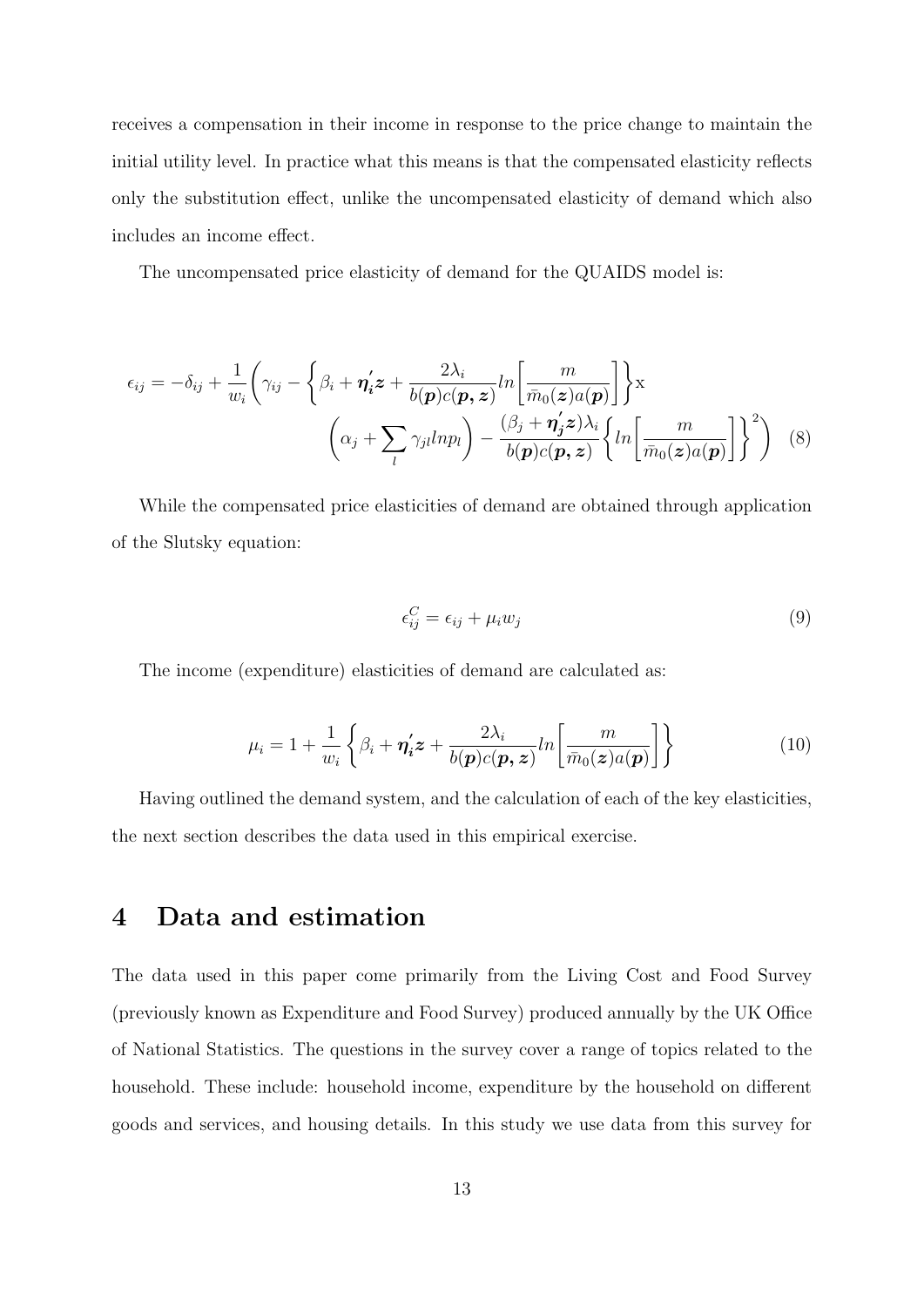the period covering 2007-2014. We extract from the survey data information related to the energy consumption of households, household demographic characteristics, housing characteristics (including ownership of domestic appliances), and household income. A summary of the variables extracted from the survey is contained in Table 1.

#### [ Table 1 about here ]

In selecting household characteristics to include in the QUAIDS model our starting point was the factors controlled for in Baker et al. (1989). While a quarter of a century have passed since its publication, Baker et al. (1989) provides an useful starting point in the exploration of these same issues in this present study. In updating these control variables, we added household ownership of televisions, dishwashers and internet connection. Figure 3 demonstrates the change, and in some cases lack of change, in appliance ownership by UK Households over the 5 decades to 2014. We can see the emergence of washing machines as a household staple, the ever presence of televisions in households, and the more recent developments in tumble dryer, DVD player, dish-washer, microwave and computer ownership.

#### [ Tables 2 - 3 about here ]

In addition to those data taken from the Living Cost and Food Survey, this paper utilised information on the average temperature in each region of the UK in each of the quarters during which measurements of income and expenditure were taken. These data came from the UK Meteorological Office or 'Met Office', and enabled us to match each quarter-region data entry with the appropriate average outside air temperature. Data on gas prices, electricity prices, and the general price level were taken from the UK Department of Energy & Climate Change. Descriptive statistics for each of the variables, by year, are contained in Table 2.

[Figure 3 about here.]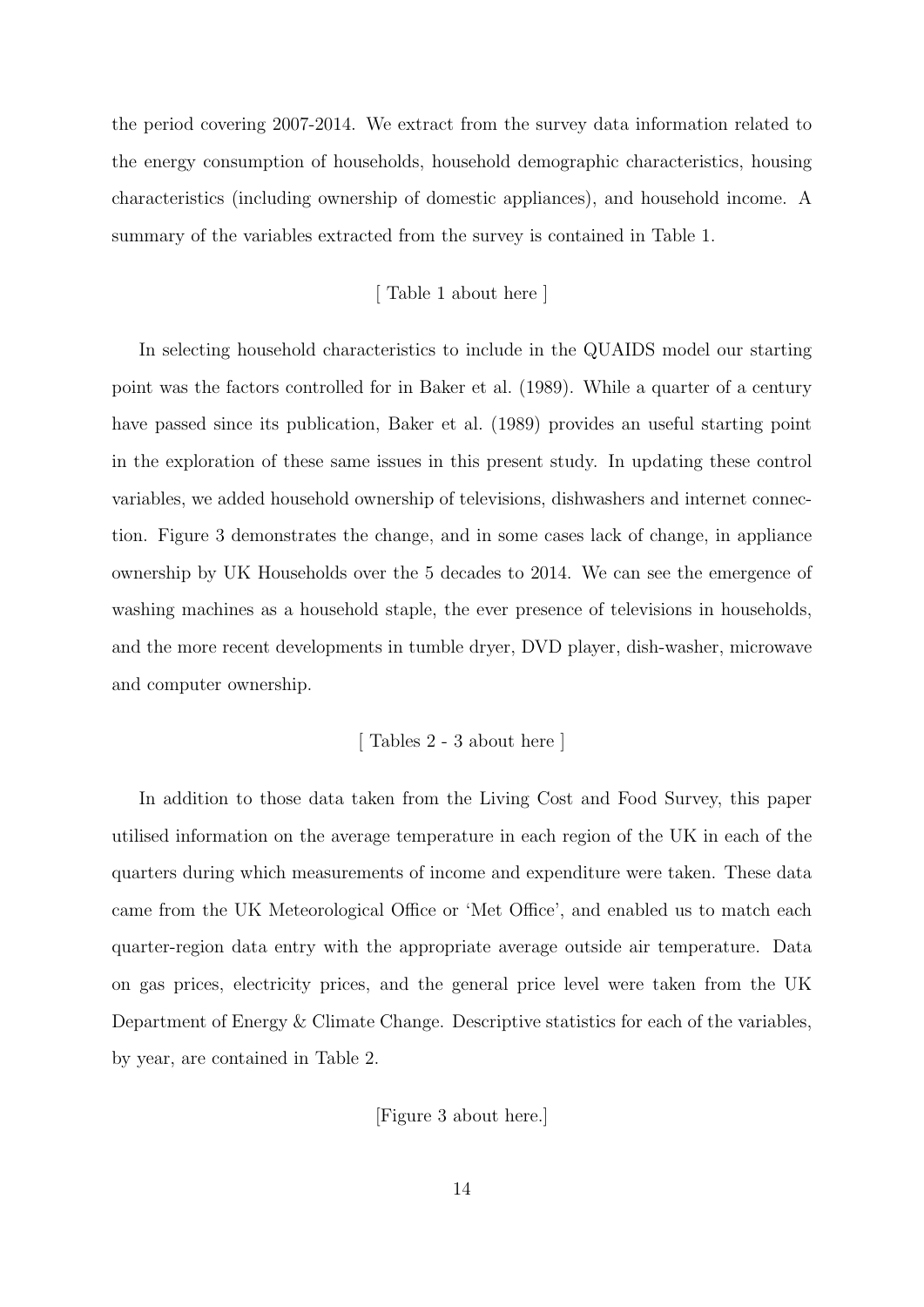These models have traditionally been estimated by maximum likelihood, for example using commands written by Poi (2002). More recently there has been a move to use nonlinear seemingly unrelated regression to estimate these demand systems for largely computational reasons (e.g. Poi  $(2008, 2012)^5$ . This is the approach used in this paper where we estimate the quadratic version of the AIDS model developed by Banks et al. (1997), outlined earlier. Finally, given the inclusion of a regional level covariates in these estimation (the temperature variable), cluster robust standard errors are used in all estimations. The next section presents our estimation results.

## 5 Results

This section is structured into two parts. First, we review the results for the whole of Great Britain, varying the price vector that is used for electricity and gas. Second, we present our estimates of the elasticity of demand for each of five income quintiles. We focus on the elasticity estimates derived from these results using the formula outlined earlier rather than discussing individual model parameter estimates, although these are available on request and were sent to the referees. The only element which we will comment directly on here is that the coefficients  $(\lambda)$  on the non–linear income term for all three goods (electricity, gas and non-energy) are all highly significant for all our models, justifying the selection of the QUAIDS and not the AIDS model in our analysis.

#### 5.1 Price elasticities of demand using different price lags

We outlined earlier that it has typically been assumed in the literature that the relevant reference price when estimating elasticities of demand for electricity and gas is the contemporaneous electricity and gas price. The sensitivity of empirical results to this assumption, to our knowledge, has never been tested. There are a number of reasons to question this assumption. The first, and most obvious, is that with the exception

<sup>&</sup>lt;sup>5</sup>It is perhaps worth noting that, as Poi (2012) points out, this approach is: "equivalent to the multivariate normal maximum-likelihood estimator for this class of problems".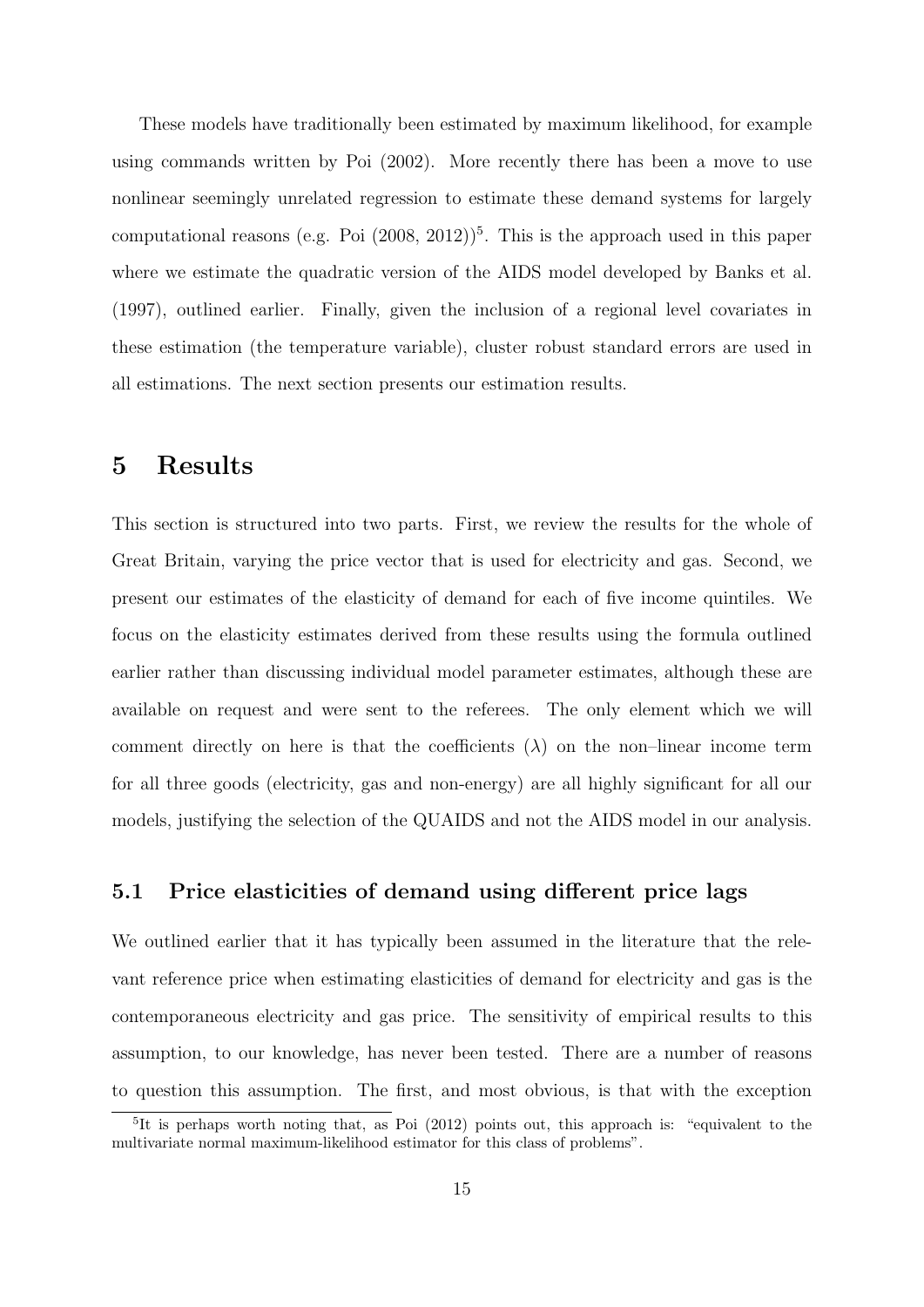of customers on pre-payment meters  $(15\% \text{ of UK electricity consumers}^6)$  and those just getting access to smart meters (just over 3% of UK electricity and gas consumers by the end of  $2014^7$ ), consumers do not observe electricity prices contemporaneously. The second, is that consumers on direct debit and credit meters typically receive bills with a lag, thus the 'signal' that they receive about the cost of their electricity and/or gas use is received with some delay after the quarter in which they consume that electricity and/or gas. Finally, even if one believed that consumers track the wholesale price of electricity contemporaneously, they are not billed on the basis of these prices.

For these reasons, we begin our analysis of how households respond to changing electricity and gas prices by considering the elasticity of household electricity and gas demand with respect to different reference prices, namely: contemporaneous prices, with a one quarter lag, with a two quarter lag, with a three quarter lag, and with a four quarter lag. Table 4 presents the results from our model of the price elasticity of demand for electricity and gas using these different reference prices.

## [ Tables 4 & 5 about here ]

Results are presented for the compensated and uncompensated elasticities of demand for completeness, but they are broadly similar and we focus in this section on the compensated elasticity of demand results. We can see that for Gas, the contemporaneous price elasticity of demand for GB households is -0.655, suggesting that a 1% increase in gas prices reduces gas consumption, on average in GB, by 0.655%. This estimate is statistically significantly different from zero with a t-statistic in excess of 9.6. If instead of using the contemporaneous price we instead look at the price lagged by one quarter, we can see that the elasticity estimate drops to 0.546, with a two quarter lag in the price we can see that the elasticity falls slightly again to -0.514, thereafter (with a three and four quarter lag) the elasticity increases with it's highest value with respect to gas prices four quarters before.

 $^6$ https://www.gov.uk/government/statistical-data-sets/quarterly-domestic-energy-price-stastics\#history 7 https://www.gov.uk/government/statistics/statistical-release-and-data-smart-meters-great-britain-quarter-1-2017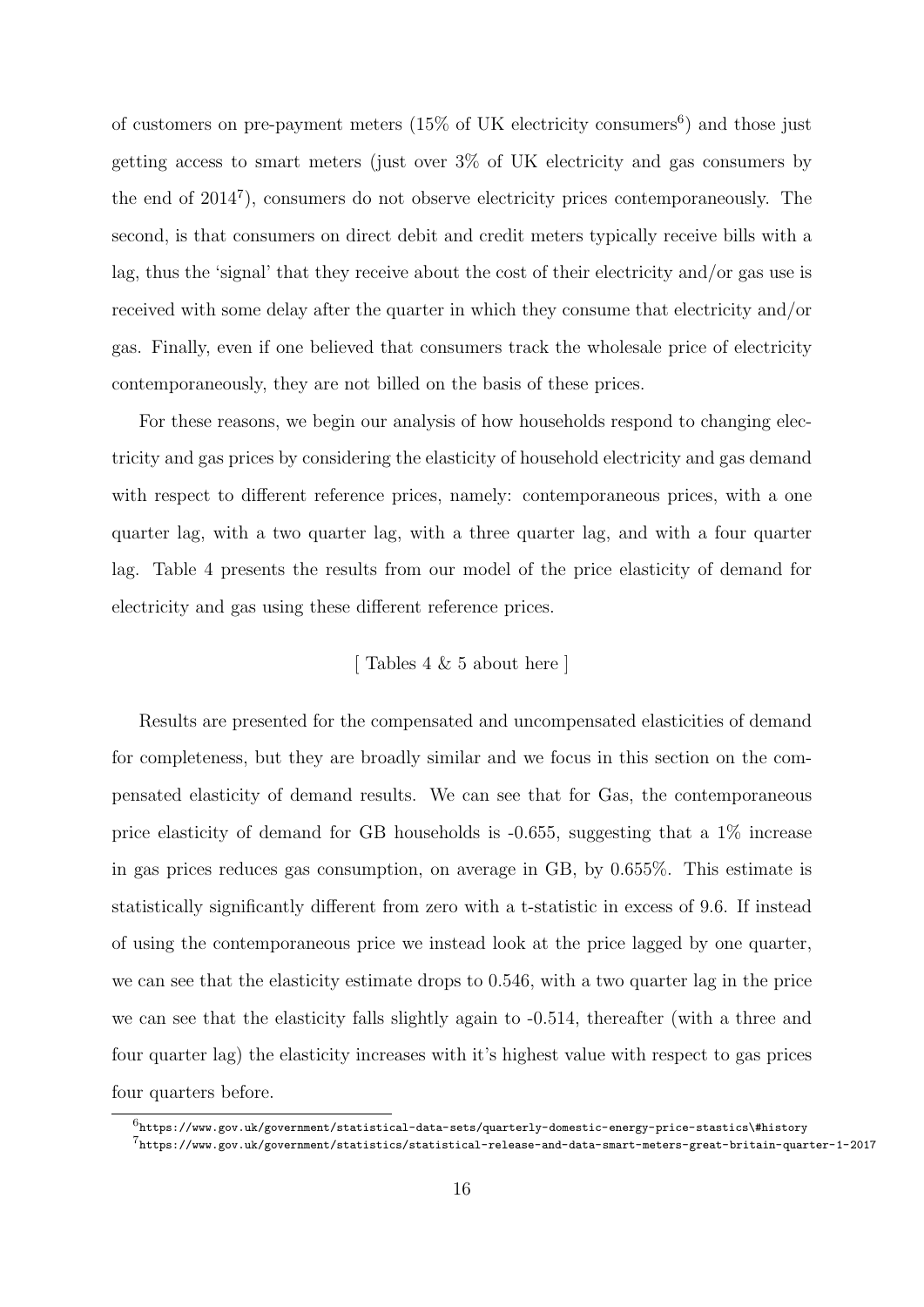For electricity, a similar pattern is observed with the contemporaneous elasticity of demand estimate (-0.357) higher than the elasticity with respect to prices in the quarter before (-0.350) and two quarters before (-0.251, albeit only statistically significantly different from zero at the  $10\%$  level) before increasing again with respect to prices three (-0.493) and four quarters before (-0.876). In terms of the cross price elasticity of demand between electricity and gas, we can see that the cross price elasticity estimates, unlike Baker et al. (1989), have a consistent sign and indicate that these goods are complements. However, only with respect to prices lagged by two quarters are these estimates statistically significantly different from zero, and then only at the 10% level.

These results show two things. Firstly, they provide useful information on how GB households' electricity and gas demands respond to electricity and gas prices. Secondly, these results suggest that the common use of contemporaneous prices in the estimation of household elasticities for electricity and gas may be over-estimating the size of the response of demand to changes in prices if the prices that consumers actually observe and respond to are the prices in the quarter or two quarters before (and underestimating the magnitude of the response if the relevant price signal is three or four quarters before). There are good reasons, outlined earlier, to believe that in the UK the relevant price signal for households is not contemporaneous. Which alternative one should use, absent a more formal test, is something that each analyst should decide upon, although we do not think it likely that households take a full year to recognise electricity/gas prices changing, and with billing typically lagged by a quarter, we would tend to use the estimates lagged by at least a quarter and more likely two quarters. In the next set of results we focus on the results from our model with the best log-likelihood which is the results using price data lagged by two quarters.

#### 5.2 Price elasticities of demand across the income distribution

Key to understanding the distributional impacts of a range of energy policies which affect the price that consumers pay for electricity and gas is understanding how the value of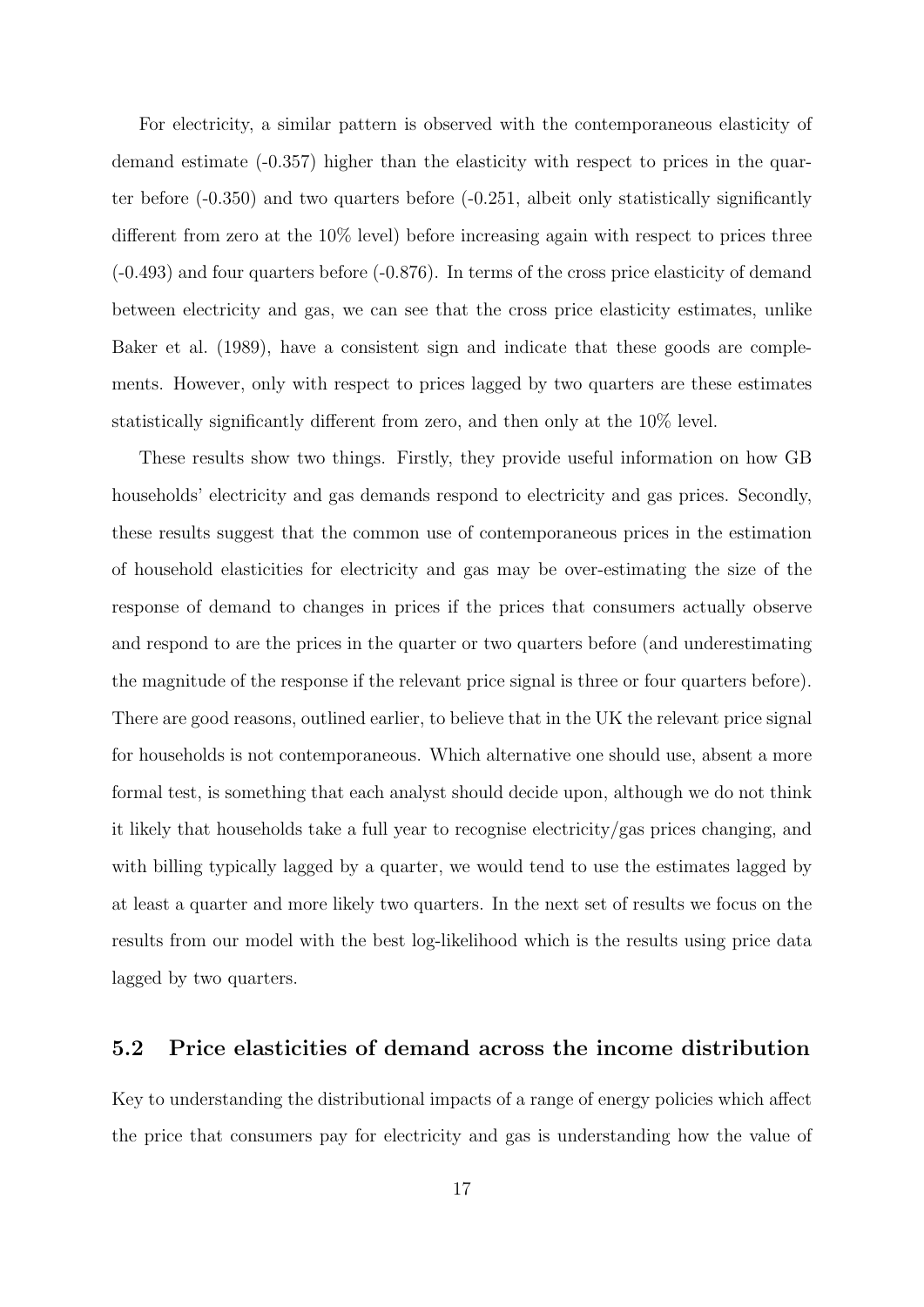the price elasticity of demand changes across the income distribution. These results are presented in Tables 6 & 7.

#### [ Tables 6 & 7 about here ]

For natural gas, as we move from the lowest income quintile group to the highest income quintile group the elasticity of demand with respect to the price, while inelastic in all cases, becomes less so. Given that gas is used by households primarily for heating and cooking, it makes sense that the poorest households have the most inelastic demand for gas; with a 1% increase in gas price reducing gas consumption on average among this group by 0.394%. This estimate is barely insignificant at the 10% level, this means that for the poorest households we cannot conclude that their elasticity of demand for gas is anything other than perfectly inelastic (elasticity estimate of zero) based on these results. For all other income groups, gas consumption appears to respond inelastically to changes in gas prices, with households in the second income quintile on average reducing consumption of gas by 0.432% in response to a 1% increase in gas prices. This compares to the highest income households who, on average, would reduce their gas consumption by 0.698% in response to the same change in gas prices.

For electricity a similar pattern emerges of lower income households having less elastic demand than higher income households. Here we find that electricity demand for the three lowest income quintiles in GB is inelastic with respect to changes in electricity prices, and with low t-statistic scores we must accept the null hypothesis that these elasticities are not statistically significantly different from zero and thus demand is perfectly inelastic. For higher income households demand is similarly inelastic, although less so for the highest income group (-0.705) relative to the second highest income quintile (-0.450).

These results suggest that changes in energy policy which have the effect of raising electricity and gas prices will raise revenue, given that demand is inelastic, and may be attractive to government for that reason. However, what these results also demonstrate is that it will do so in a way which impacts most acutely on the poorest income households.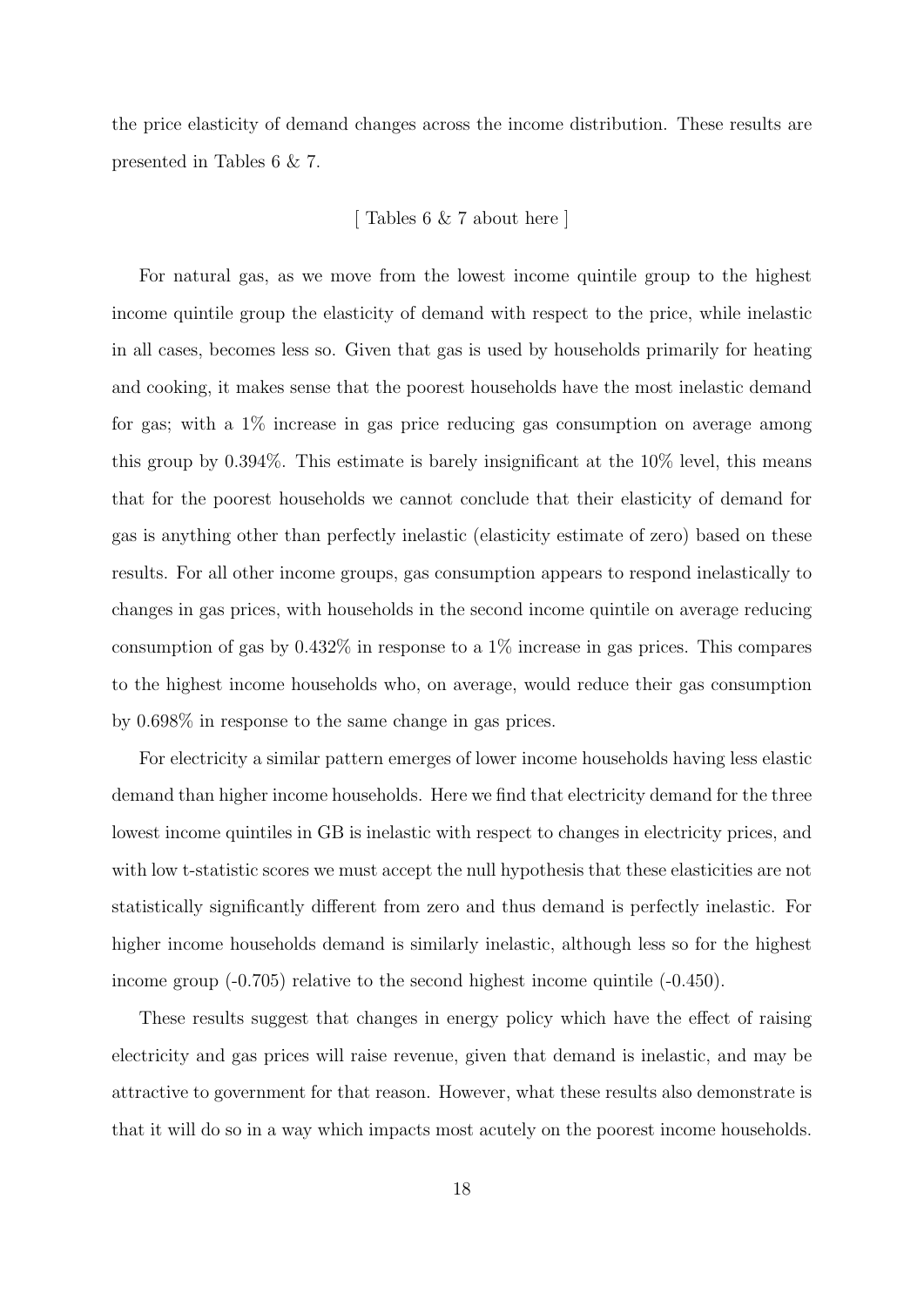Given the important role of electricity and gas in everyday life, in providing heating, cooking and use of basic household appliances, it isn't a surprise that the poorest households are less able to change their demand for energy in response to changing electricity and gas prices. It therefore remains a puzzle why much of energy policy in the U.K. focuses on measures which will increase energy prices, or will have the effect of doing so, without an associated focus on helping the poorest households who are disproportionately affected by these measures as these results illustrate.

## 6 Conclusions

This article has produced up-to-date estimates of household elasticity of demand for electricity and gas using microdata for Great Britain as a whole under different reference prices and across the income distribution; updating and extending Baker et al. (1989). In doing so, we have established that using contemporaneous electricity and gas prices produces higher estimates of the household price elasticity of demand than those produced using lagged prices from the quarter or two quarters before (and conversely lower estimates than those produced using prices from three or four quarters before). It is not clear, ex-ante, which of these alternative price signals is the relevant one for households in making decisions about energy consumption, however we have argued that since households generally do not observe prices contemporaneously then analysts seeking short term elasticity estimates should not use estimates produced on this basis.

Given the importance of price -directly and indirectly- in delivering UK energy policy objectives, we also explored whether there are differences in the how households respond to changes in electricity and gas prices over the income distribution. We found that for the lowest income households their gas demand responded less to changes in gas prices than higher income households, while for households in the lowest income quintile their demand for gas appears to be perfectly inelastic. For electricity, we found that for the bottom three income quintiles their elasticity of demand was statistically insignificantly different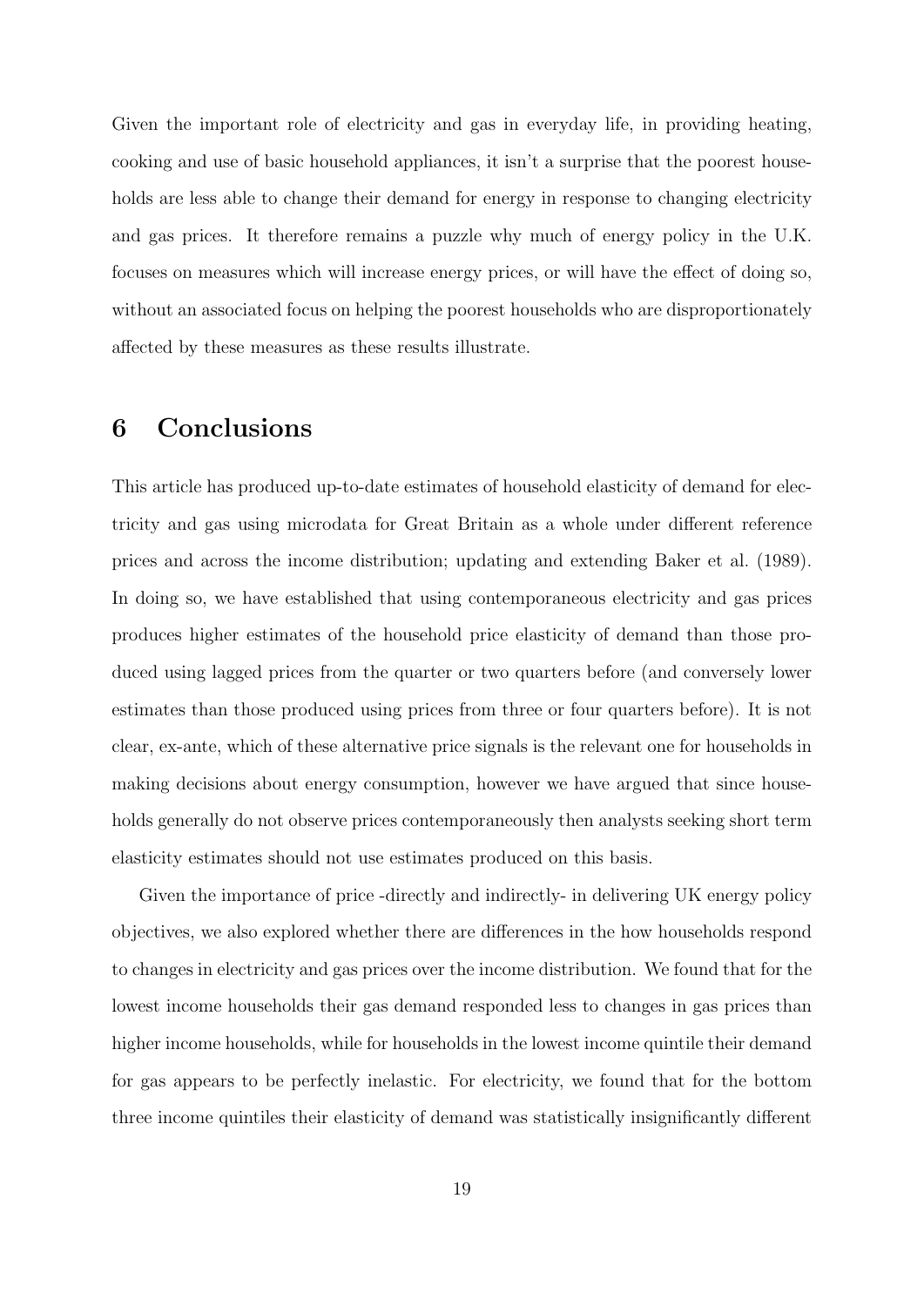from zero (i.e. perfectly inelastic). With the lowest income households having short-run elasticities of demand which are not statistically significantly different from zero, it is clear that increases in energy prices will disproportionately affect the households budgets of the poorest households. The results of this analysis demonstrate that the use of price as an instrument -directly and indirectly- of energy policy something which will have profound distributional impacts.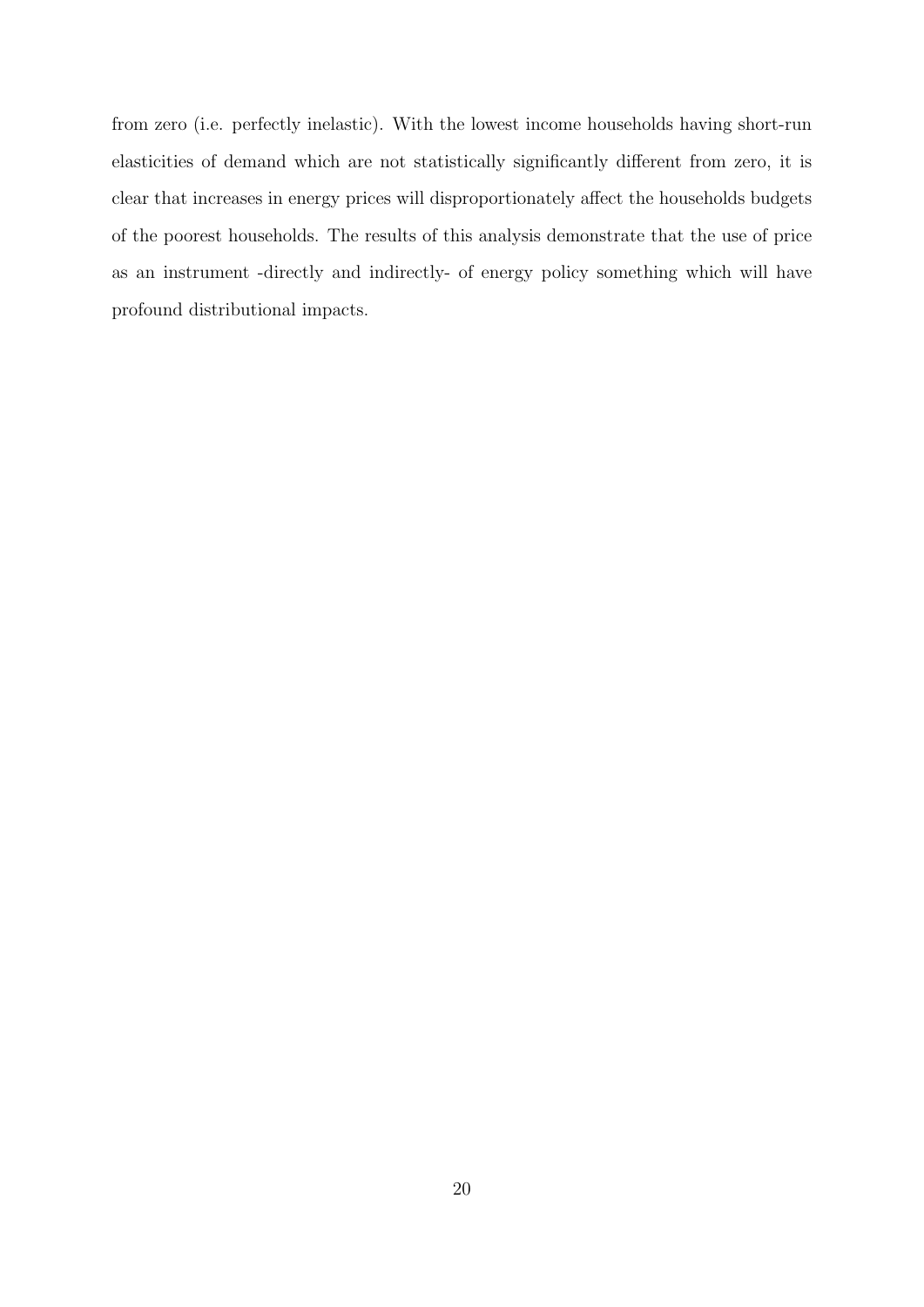

Figure 1: Engel Curve for Electricity



Figure 2: Engel Curve for Natural Gas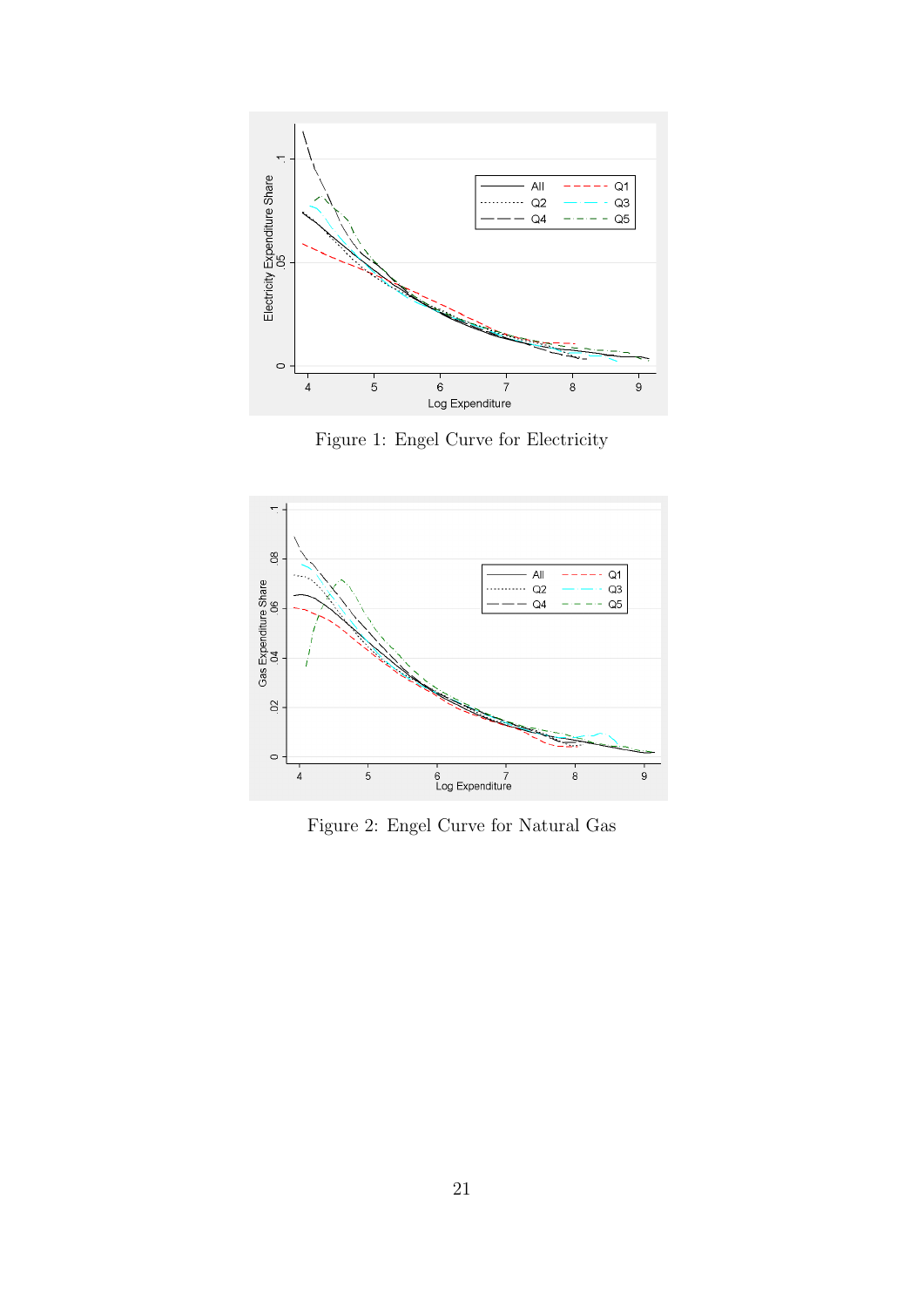

Figure 3: UK Appliance Ownership by households, 1973-2014

<sup>a</sup>Source: Department of Energy & Climate Change: 'Energy Consumption in the UK Domestic data tables', 2016 update , Table 3.10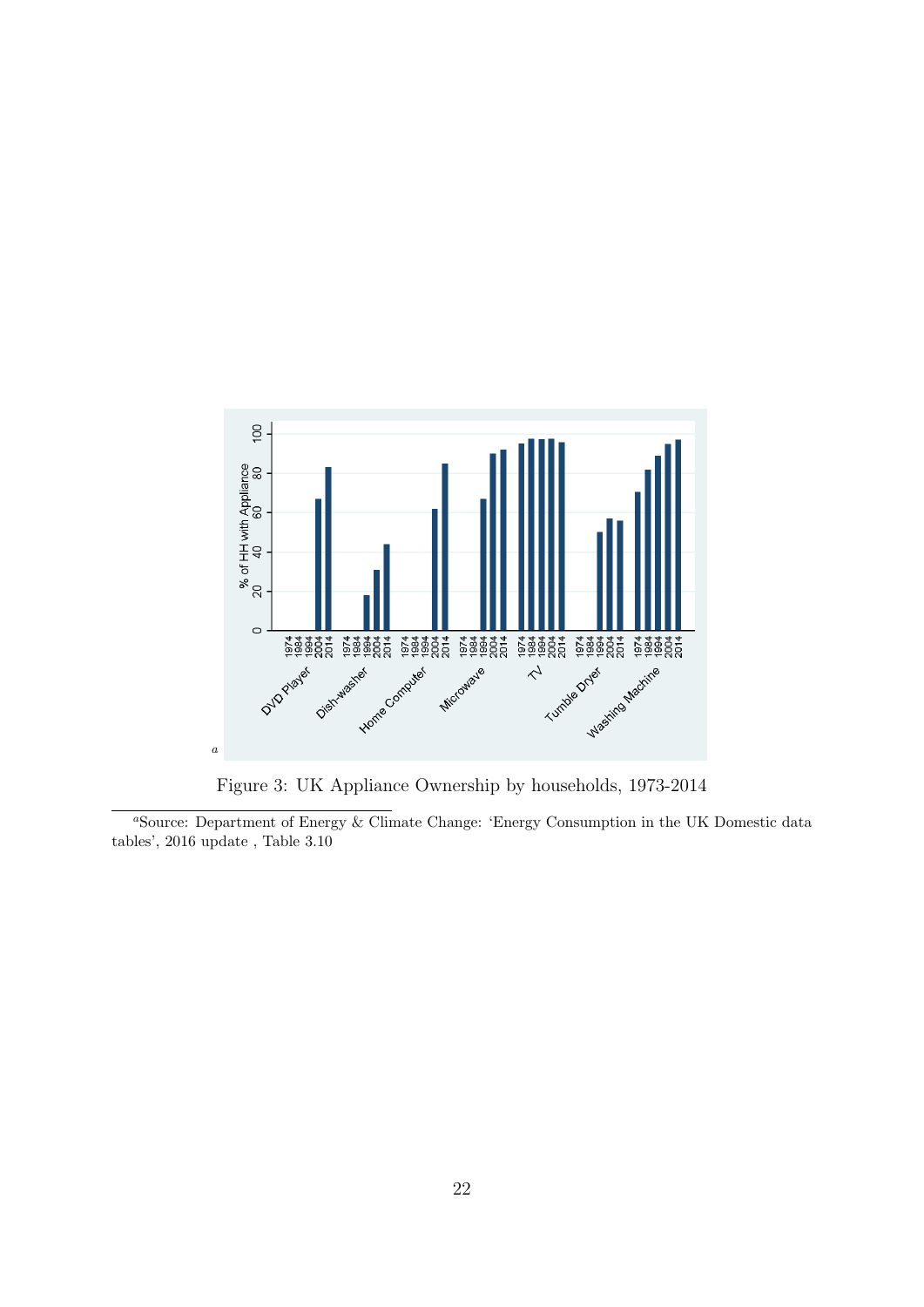| Variable name     | Definition                                                           | Year      | Source                                                       |
|-------------------|----------------------------------------------------------------------|-----------|--------------------------------------------------------------|
|                   |                                                                      |           |                                                              |
| <b>GEXPSH</b>     | Gas expenditure/total expenditure                                    | 2007-2014 | Calculated by author from Living Costs and Food Survey data  |
| ELEXPSH           | Electricity expenditure/total expenditure                            | 2007-2014 | Calculated by author from Living Costs and Food Survey data  |
| NENER             | Non-energy expenditure/total expenditure                             | 2007-2014 | Calculated by author from Living Costs and Food Survey data  |
| EPIXY             | Electricity price                                                    | 2007-2014 | Office for National Statistics CPIH Index 04.5.1:Electricity |
| <b>GPIXY</b>      | Gas price                                                            | 2007-2014 | Office for National Statistics CPIH Index 04.5.2: Gas        |
| FPIXP             | Price of non-energy goods                                            | 2007-2014 | Office for National Statistics CPIH Index: Excluding energy  |
| P600              | <b>Cotal HH</b> expenditure                                          | 2007-2014 | Living Costs and Food Survey                                 |
| log INCOME        | log of normal weekly disposable household income                     | 2007-2014 | Living Costs and Food Survey                                 |
| $log$ HSIZE       | log of number of people in the household                             | 2007-2014 | Survey<br>Living Costs and Food                              |
| KIDSD             | $=$ 1 if there are children under 5 years old in HH                  | 2007-2014 | Living Costs and Food Survey                                 |
| HADULT            | =1 if any adult in HH is out of labour force                         | 2007-2014 | Living Costs and Food Survey                                 |
| AGE40             | =1 if HH head is aged $>40$                                          | 2007-2014 | Living Costs and Food Survey                                 |
| AGE65             | =1 if HH head is aged $>65$                                          | 2007-2014 | Living Costs and Food Survey                                 |
| logROOMS          | log of number of rooms in the accommodation                          | 2007-2014 | Living Costs and Food Survey                                 |
| ELECTONLY         | dectricity only in the HH                                            | 2007-2014 | Living Costs and Food Survey                                 |
| <b>GCH</b>        | Gas central heating in HH                                            | 2007-2014 | Living Costs and Food Survey                                 |
| ECH               | Electric central heating in HH                                       | 2007-2014 | Living Costs and Food Survey                                 |
| <b>OCH</b>        | Oil central heating in HH                                            | 2007-2014 | Living Costs and Food Survey                                 |
| TEMP              | Average outside temperature in the region and quarter of expenditure | 2007-2014 | http://www.metoffice.gov.uk/climate/uk/summaries/datasets    |
| <b>WASH</b>       | accommodation<br>$=1$ if there is a washing machine in the           | 2007-2014 | Living Costs and Food Survey                                 |
| <b>FRIDGE</b>     | =1 if there is a fridge in the accommodation                         | 2007-2014 | Living Costs and Food Survey                                 |
| <b>TELE</b>       | $=1$ if there is a television in the accommodation                   | 2007-2014 | Living Costs and Food Survey                                 |
| <b>DISH</b>       | $=1$ if there is a dishwasher in the accommodation                   | 2007-2014 | Survey<br>Living Costs and Food                              |
| WWW               | $=1$ if there is internet access in the accommodation                | 2007-2014 | Survey<br>Living Costs and Food                              |
| COUNCIL           | $=1$ if accommodation is rented from local authority                 | 2007-2014 | Living Costs and Food Survey                                 |
| RENT              | =1 if accommodation is privately rented                              | 2007-2014 | Living Costs and Food Survey                                 |
| RENTFREE          | $=1$ if accommodation is lived in rent free                          | 2007-2014 | Living Costs and Food Survey                                 |
| OWNCOMP           | $=1$ if accommodation is owned outright                              | 2007-2014 | Living Costs and Food Survey                                 |
| SPRAUT            | =1 if expenditure in April-June or October-December                  | 2007-2014 | living Costs and Food Survey                                 |
| SUMMER            | =1 if expenditure in July-September                                  | 2007-2014 | Survey<br>living Costs and Food                              |
| REGION2-REGION 1. | Regional Fixed Effects                                               | 2007-2014 | Survey<br>Living Costs and Food                              |
|                   |                                                                      |           |                                                              |
|                   |                                                                      |           |                                                              |

| $\overline{c}$<br>$\frac{1}{2}$<br>ī |  |
|--------------------------------------|--|
| $\overline{\mathbf{r}}$<br>aria.     |  |
| ſ<br>۳                               |  |
| $\tilde{\epsilon}$                   |  |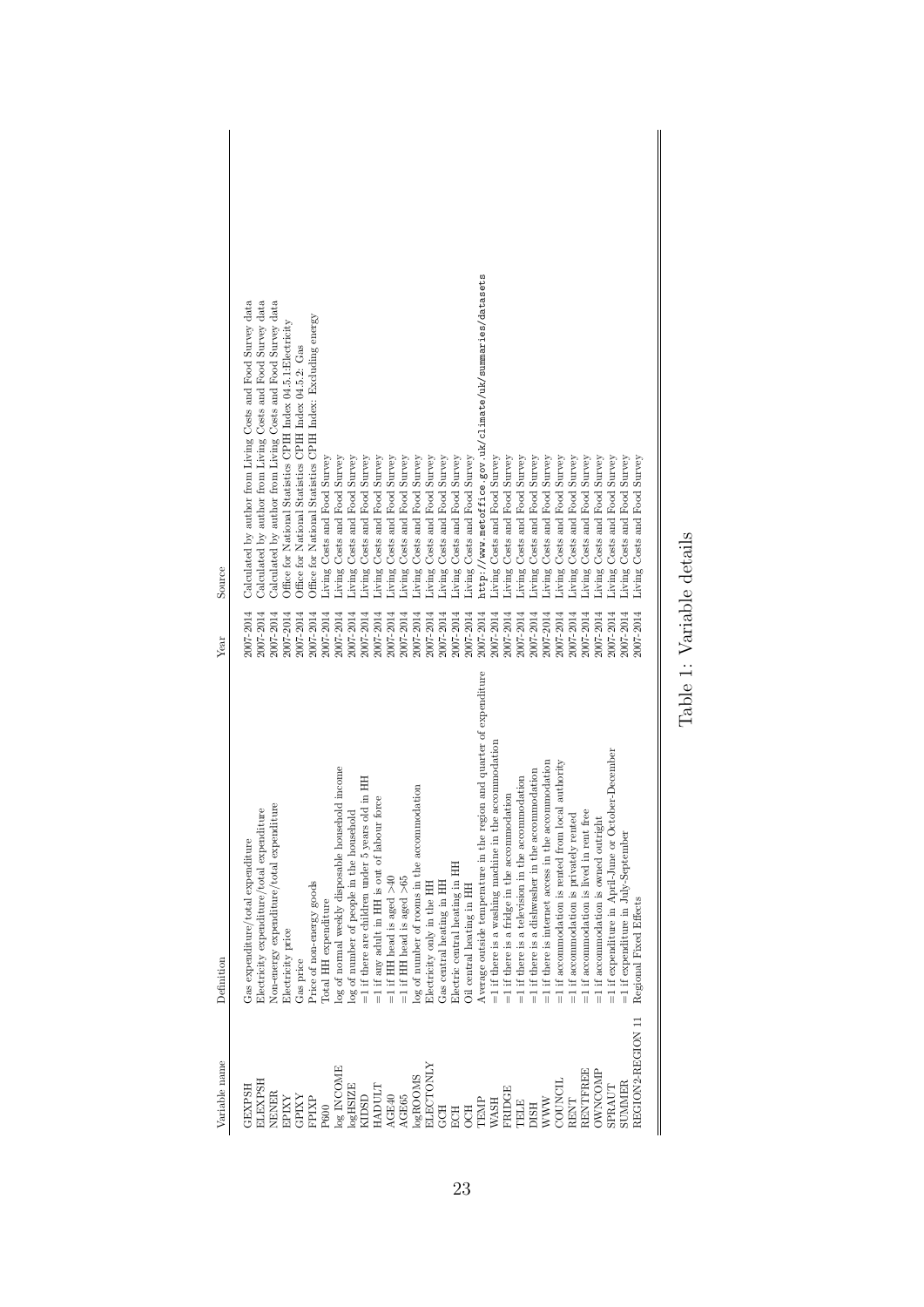| Variable                                        | Obs    | Mean                                                                                  | Whole Sample<br>Std. Dev. | Min | Max | Obs                                                                                                                                                                                    | Mean | Quintile<br>3td. Dev | Min | Max | ðbs | Mean | Quintile<br>3td. Dev | Min | Max |
|-------------------------------------------------|--------|---------------------------------------------------------------------------------------|---------------------------|-----|-----|----------------------------------------------------------------------------------------------------------------------------------------------------------------------------------------|------|----------------------|-----|-----|-----|------|----------------------|-----|-----|
| Gas Exp Share                                   | 41,429 | 0.03                                                                                  |                           |     |     |                                                                                                                                                                                        |      |                      |     |     |     |      |                      |     |     |
| Elec Exp Share                                  | 41,429 | 0.031                                                                                 |                           |     |     |                                                                                                                                                                                        |      |                      |     |     |     |      |                      |     |     |
| Non-Energy Exp Share                            |        | 894:0<br>189                                                                          |                           |     |     |                                                                                                                                                                                        |      |                      |     |     |     |      |                      |     |     |
| Gas Price                                       |        |                                                                                       |                           |     |     |                                                                                                                                                                                        |      |                      |     |     |     |      |                      |     |     |
| Elec Price                                      |        | 0.810                                                                                 |                           |     |     |                                                                                                                                                                                        |      |                      |     |     |     |      |                      |     |     |
| Non-Energy Price                                |        | 0.914                                                                                 |                           |     |     |                                                                                                                                                                                        |      |                      |     |     |     |      |                      |     |     |
| Total Expenditure                               |        | 412.145                                                                               |                           |     |     | האימיאי איילא איילא איילא איילא איילא איילא איילא<br>איילא איילא איילא איילא איילא איילא איילא איילא איילא איילא איילא<br>האיילא איילא איילא איילא איילא איילא איילא איילא איילא איילא |      |                      |     |     |     |      |                      |     |     |
| log(Income)                                     |        | 6.098<br>0.723                                                                        |                           |     |     |                                                                                                                                                                                        |      |                      |     |     |     |      |                      |     |     |
| log(# people in HH)<br>Child <5 in HH<br>HADULT |        |                                                                                       |                           |     |     |                                                                                                                                                                                        |      |                      |     |     |     |      |                      |     |     |
|                                                 |        | 0.123                                                                                 |                           |     |     |                                                                                                                                                                                        |      |                      |     |     |     |      |                      |     |     |
|                                                 |        | 0.065                                                                                 |                           |     |     |                                                                                                                                                                                        |      |                      |     |     |     |      |                      |     |     |
| AGE40                                           |        | 0.757                                                                                 |                           |     |     |                                                                                                                                                                                        |      |                      |     |     |     |      |                      |     |     |
| AGE65                                           |        | 0.278                                                                                 |                           |     |     |                                                                                                                                                                                        |      |                      |     |     |     |      |                      |     |     |
| $\log(\text{\# rooms in HH})$                   |        | 1.614                                                                                 |                           |     |     |                                                                                                                                                                                        |      |                      |     |     |     |      |                      |     |     |
| Only Elec in HH                                 |        | 0.144                                                                                 |                           |     |     |                                                                                                                                                                                        |      |                      |     |     |     |      |                      |     |     |
| Gas Central Heating                             |        | 0.821                                                                                 |                           |     |     |                                                                                                                                                                                        |      |                      |     |     |     |      |                      |     |     |
| Elec Central Heating                            |        | 0.069                                                                                 |                           |     |     |                                                                                                                                                                                        |      |                      |     |     |     |      |                      |     |     |
| Oil Central Heating                             |        | 0.069                                                                                 |                           |     |     |                                                                                                                                                                                        |      |                      |     |     |     |      |                      |     |     |
| Regional Temperature                            |        |                                                                                       |                           |     |     |                                                                                                                                                                                        |      |                      |     |     |     |      |                      |     |     |
| Washing Machine in HH                           |        | 9.712<br>0.976<br>0.985                                                               |                           |     |     |                                                                                                                                                                                        |      |                      |     |     |     |      |                      |     |     |
| Fridge in HH                                    |        |                                                                                       |                           |     |     |                                                                                                                                                                                        |      |                      |     |     |     |      |                      |     |     |
| Television in HH                                |        |                                                                                       |                           |     |     |                                                                                                                                                                                        |      |                      |     |     |     |      |                      |     |     |
| Dishwasher in HH                                |        | $\begin{array}{c} 0.418 \\ 0.755 \\ 0.1466 \\ 0.127 \\ 0.011 \\ 0.011 \\ \end{array}$ |                           |     |     |                                                                                                                                                                                        |      |                      |     |     |     |      |                      |     |     |
| Internet in HH                                  |        |                                                                                       |                           |     |     |                                                                                                                                                                                        |      |                      |     |     |     |      |                      |     |     |
| Property rented from Council                    |        |                                                                                       |                           |     |     |                                                                                                                                                                                        |      |                      |     |     |     |      |                      |     |     |
| Property Rented Privately                       |        |                                                                                       |                           |     |     |                                                                                                                                                                                        |      |                      |     |     |     |      |                      |     |     |
| <b>HH Lives Rent Free</b>                       |        |                                                                                       |                           |     |     |                                                                                                                                                                                        |      |                      |     |     |     |      |                      |     |     |
| Property Owned Outright                         |        | 0.342                                                                                 |                           |     |     |                                                                                                                                                                                        |      |                      |     |     |     |      |                      |     |     |
| $Spring/A$ utumn                                |        | 0.500                                                                                 |                           |     |     |                                                                                                                                                                                        |      |                      |     |     |     |      |                      |     |     |
| Summer                                          | 11,429 | 0.254                                                                                 |                           |     |     |                                                                                                                                                                                        |      |                      |     |     |     |      |                      |     |     |
|                                                 |        |                                                                                       |                           |     |     |                                                                                                                                                                                        |      |                      |     |     |     |      |                      |     |     |

Table 2: Descriptive Statistics  $1$ Table 2: Descriptive Statistics 1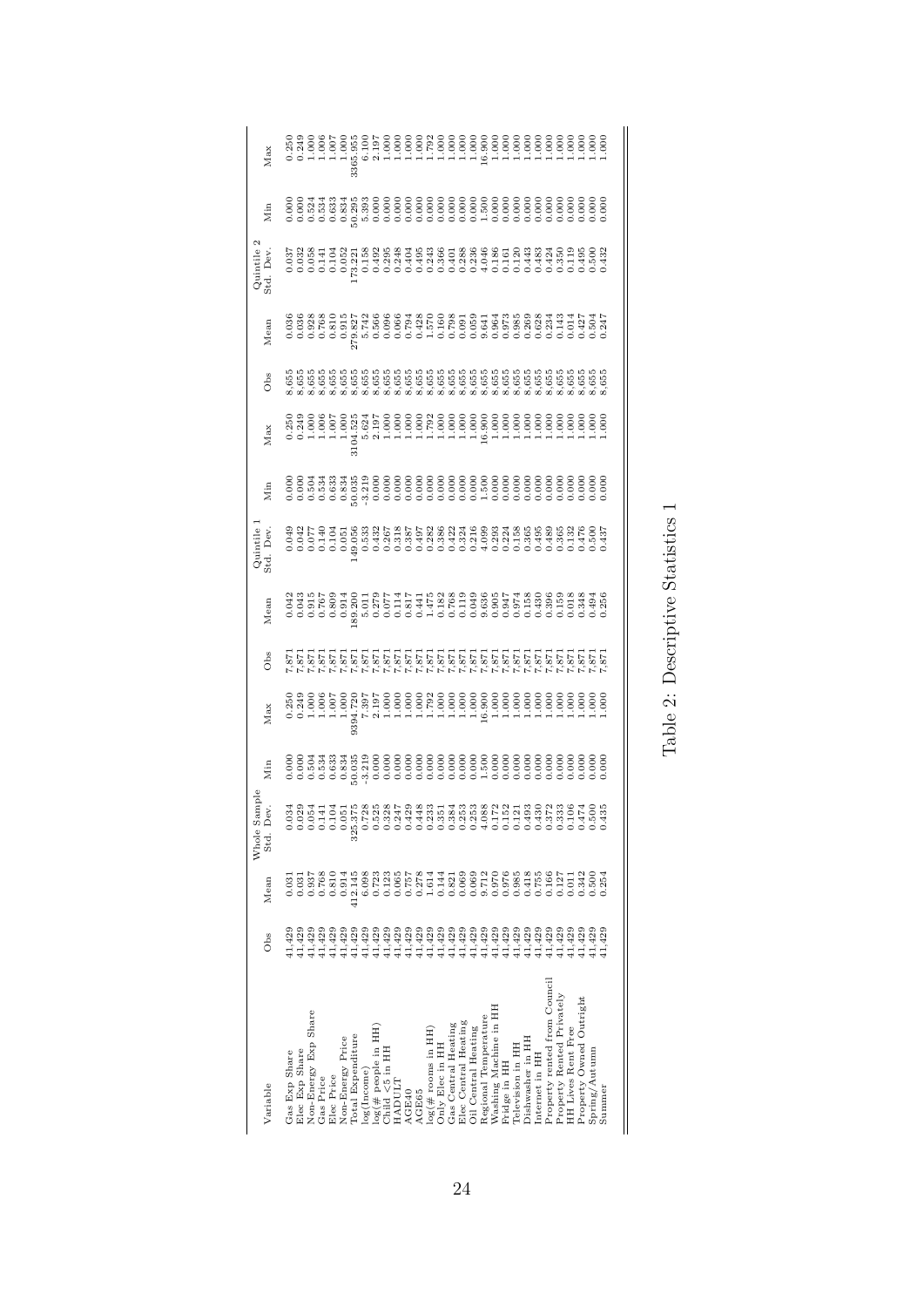| Variable                       | Obs                     | Mean                                                            | Quintile :<br>Std. Dev. | Min | Max | O <sub>bs</sub> | Mean | Quintile<br>3td. Dev. | Min | Max | O <sub>bs</sub> | Mean | Quintile<br>3td. Dev.                                                                                                                                                                                                                                                          | Min | Max |
|--------------------------------|-------------------------|-----------------------------------------------------------------|-------------------------|-----|-----|-----------------|------|-----------------------|-----|-----|-----------------|------|--------------------------------------------------------------------------------------------------------------------------------------------------------------------------------------------------------------------------------------------------------------------------------|-----|-----|
| Gas Exp Share                  | 8,556                   | 0.03(                                                           |                         |     |     |                 |      |                       |     |     |                 |      |                                                                                                                                                                                                                                                                                |     |     |
| Elec Exp Share                 |                         |                                                                 |                         |     |     |                 |      |                       |     |     |                 |      |                                                                                                                                                                                                                                                                                |     |     |
| Non-Energy Exp Share           |                         | 39410<br>0.940<br>0.769                                         |                         |     |     |                 |      |                       |     |     |                 |      |                                                                                                                                                                                                                                                                                |     |     |
| Gas Price                      |                         |                                                                 |                         |     |     |                 |      |                       |     |     |                 |      |                                                                                                                                                                                                                                                                                |     |     |
| Elec Price                     |                         | 0.811                                                           |                         |     |     |                 |      |                       |     |     |                 |      |                                                                                                                                                                                                                                                                                |     |     |
| Non-Energy Price               |                         | 0.915                                                           |                         |     |     |                 |      |                       |     |     |                 |      |                                                                                                                                                                                                                                                                                |     |     |
| Total Expenditure              |                         | 379.081                                                         |                         |     |     |                 |      |                       |     |     |                 |      | $\begin{smallmatrix} 81.5 & 84.7 & 86.7 & 86.7 & 87.8 & 88.7 & 87.8 & 88.7 & 87.8 & 88.7 & 88.7 & 88.7 & 88.7 & 88.7 & 88.7 & 88.7 & 88.7 & 88.7 & 88.7 & 88.7 & 88.7 & 88.7 & 88.7 & 88.7 & 88.7 & 88.7 & 88.7 & 88.7 & 88.7 & 88.7 & 88.7 & 88.7 & 88.7 & 88.7 & 88.7 & 88.$ |     |     |
| log(Income)                    |                         | $\begin{array}{c} 6.163 \\ 0.780 \end{array}$                   |                         |     |     |                 |      |                       |     |     |                 |      |                                                                                                                                                                                                                                                                                |     |     |
| $log(\# \text{ people in HH})$ |                         |                                                                 |                         |     |     |                 |      |                       |     |     |                 |      |                                                                                                                                                                                                                                                                                |     |     |
| Child $< 5$ in HH              |                         | 0.135                                                           |                         |     |     |                 |      |                       |     |     |                 |      |                                                                                                                                                                                                                                                                                |     |     |
| HADULT                         |                         | 0.056<br>0.733                                                  |                         |     |     |                 |      |                       |     |     |                 |      |                                                                                                                                                                                                                                                                                |     |     |
| AGE40                          |                         |                                                                 |                         |     |     |                 |      |                       |     |     |                 |      |                                                                                                                                                                                                                                                                                |     |     |
| AGE65                          |                         | $0.278$<br>0.033<br>0.000<br>0.000                              |                         |     |     |                 |      |                       |     |     |                 |      |                                                                                                                                                                                                                                                                                |     |     |
| $log($ # rooms in HH           |                         |                                                                 |                         |     |     |                 |      |                       |     |     |                 |      |                                                                                                                                                                                                                                                                                |     |     |
| Only Elec in HH                |                         |                                                                 |                         |     |     |                 |      |                       |     |     |                 |      |                                                                                                                                                                                                                                                                                |     |     |
| Gas Central Heating            |                         |                                                                 |                         |     |     |                 |      |                       |     |     |                 |      |                                                                                                                                                                                                                                                                                |     |     |
| Elec Central Heating           |                         |                                                                 |                         |     |     |                 |      |                       |     |     |                 |      |                                                                                                                                                                                                                                                                                |     |     |
| Oil Central Heating            |                         |                                                                 |                         |     |     |                 |      |                       |     |     |                 |      |                                                                                                                                                                                                                                                                                |     |     |
| Regional Temperature           |                         |                                                                 |                         |     |     |                 |      |                       |     |     |                 |      |                                                                                                                                                                                                                                                                                |     |     |
| Washing Machine in HH          |                         | 0682<br>0.6623<br>0.0.0.0.0.0<br>0.0.0.0.0                      |                         |     |     |                 |      |                       |     |     |                 |      |                                                                                                                                                                                                                                                                                |     |     |
| Fridge in HH                   |                         |                                                                 |                         |     |     |                 |      |                       |     |     |                 |      |                                                                                                                                                                                                                                                                                |     |     |
| Television in HH               |                         |                                                                 |                         |     |     |                 |      |                       |     |     |                 |      |                                                                                                                                                                                                                                                                                |     |     |
| Dishwasher in HH               |                         |                                                                 |                         |     |     |                 |      |                       |     |     |                 |      |                                                                                                                                                                                                                                                                                |     |     |
| Internet in HH                 |                         |                                                                 |                         |     |     |                 |      |                       |     |     |                 |      |                                                                                                                                                                                                                                                                                |     |     |
| Property rented from Council   | 8,556<br>8,556<br>8,556 |                                                                 |                         |     |     |                 |      |                       |     |     |                 |      |                                                                                                                                                                                                                                                                                |     |     |
| Property Rented Privately      |                         | $\begin{array}{c} 0.817 \\ 0.127 \\ 0.138 \\ 0.009 \end{array}$ |                         |     |     |                 |      |                       |     |     |                 |      |                                                                                                                                                                                                                                                                                |     |     |
| <b>HH Lives Rent Free</b>      | 8,556                   |                                                                 |                         |     |     |                 |      |                       |     |     |                 |      |                                                                                                                                                                                                                                                                                |     |     |
| Property Owned Outright        | 8,556                   | 0.386                                                           |                         |     |     |                 |      |                       |     |     |                 |      |                                                                                                                                                                                                                                                                                |     |     |
| $Spring/A$ utumn               | 8,556                   | 1.497                                                           |                         |     |     |                 |      |                       |     |     |                 |      |                                                                                                                                                                                                                                                                                |     |     |
| Summer                         | ,556                    | 0.255                                                           |                         |     |     |                 |      |                       |     |     |                 |      |                                                                                                                                                                                                                                                                                |     |     |
|                                |                         |                                                                 |                         |     |     |                 |      |                       |     |     |                 |      |                                                                                                                                                                                                                                                                                |     |     |

Table 3: Descriptive Statistics  $2$ Table 3: Descriptive Statistics 2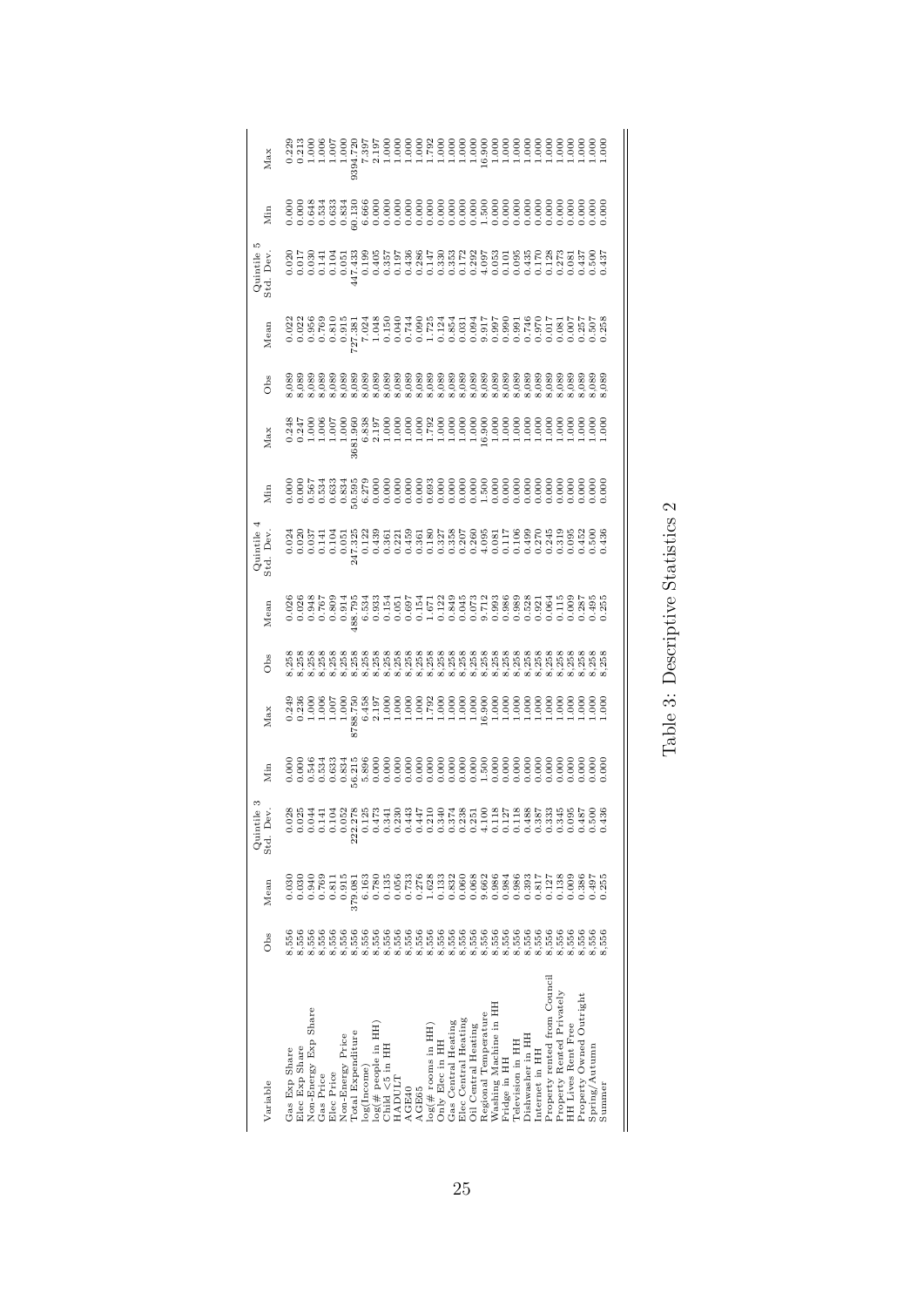|                   | Q lag                       | $-0.876$<br>878.0-<br>$-0.152$ | $-0.493$             | 0.033<br>0.022      |              | $\begin{array}{c} 0.098 \\ 0.150 \end{array}$<br>$\begin{array}{c} 0.103 \\ 0.159 \end{array}$ | 0.003<br>0.003      | $-0.992$     | $-5.857$<br>$-1.475$<br>$-3.094$ | 10.728<br>6.473     | $-0.103$<br>$-0.158$ | $-0.882$             | $-0.001$<br>$-0.498$<br>$-0.012$ |               | 0.150                  | 0.003<br>$\begin{array}{c} 0.103 \\ 0.159 \\ 0.003 \end{array}$ | $-1.049$     | 5.893<br>$-1.529$<br>$-3.128$ | $-0.172$<br>$-3.457$ | 41429<br>41429 | 194037.840               |
|-------------------|-----------------------------|--------------------------------|----------------------|---------------------|--------------|------------------------------------------------------------------------------------------------|---------------------|--------------|----------------------------------|---------------------|----------------------|----------------------|----------------------------------|---------------|------------------------|-----------------------------------------------------------------|--------------|-------------------------------|----------------------|----------------|--------------------------|
| Electricity Price | Q lag<br>S<br>Q lag         | $-0.167$<br>$-0.251$           |                      | 0.014               |              | $0.149$<br>0.149                                                                               | 0.003               | $-1.682$     | $-1.681$                         | 4.502               |                      | $-0.173$<br>$-0.257$ | $-0.019$                         | 0.099         |                        | $0.149$<br>$0.003$                                              | $-1.739$     | $-1.717$                      | $-6.157$             | 41429          | 194046.600<br>194067.370 |
|                   | Q lag                       | $-0.061$<br>$-0.350$           |                      | 0.014               |              | $\frac{0.102}{0.154}$                                                                          | 0.003               | $-0.600$     |                                  | $-2.271$<br>4.482   | $-0.067$             | $-0.356$             | $-0.019$                         |               |                        | $\frac{0.102}{0.154}$                                           | $-0.656$     | $-2.306$                      | $-6.308$             | 41429          | 194063.180               |
|                   | Contemp.                    | $-0.366$                       | $-0.357$             | 0.017               |              | $\frac{0.103}{0.154}$                                                                          | 0.003               | $-3.553$     | $-2.316$                         | 5.694               | $-0.127$             |                      | $-0.371$                         |               | $\frac{0.103}{0.154}$  | 0.003                                                           | $-1.235$     | $-2.405$                      | $-5.747$             | 41429          | 194040.540               |
|                   | Q lag                       | $-0.835$                       | $-0.098$             | 0.031               |              | $0.080$<br>0.090                                                                               | 0.002               | 10.398       | $-1.000$                         | 13.423              | $-0.841$             |                      | $-0.103$<br>$-0.002$             | 0.080         | 0.098                  | 0.002                                                           | $-10.471$    | $-1.053$                      | $-0.802$             | 41429          | 194037.8                 |
|                   | Q lag<br>S                  | $-0.675$                       | $-0.153$             | 0.028               |              | 0.103                                                                                          | 0.003               | 8.509        | $-1.482$                         | 9.981               | 0.681                | $-0.158$             | $-0.005$                         | 0.079         | 0.103                  | 0.003                                                           | 8.584        | $-1.533$                      | 1.938                | 41429          | 194046.6                 |
| Gas Price         | Q lag<br>$\mathbf{\hat{c}}$ | $-0.514$<br>$-0.167$           |                      | 0.023               |              | $0.073$<br>0.099                                                                               | 0.003               | 010.7        |                                  | $-1.689$<br>7.843   | 0.520                |                      | $-0.173$<br>$-0.010$             | 0.073         | 0.099                  | 0.003                                                           | 7.152        | $-1.743$                      | $-3.531$             | 41429          | 194067.4                 |
|                   | Q lag                       | $-0.546$                       | $-0.061$             | 0.020               |              | $\begin{array}{c} 0.066 \\ 0.101 \end{array}$                                                  | 0.003               | $-8.220$     | $-0.607$                         | 7.351               | $-0.551$             | $-0.067$             | $-0.013$                         | 0.066         | 0.101                  | 0.003                                                           | 8.308        | $-0.660$                      | $-4.618$             | 41429          | 194063.2                 |
|                   | Contemp.                    | $-0.655$                       | $-0.122$             | 0.026               | 0.068        | $0.103\,$                                                                                      | 0.003               | $-9.621$     | $-1.187$                         | 8.700               | $-0.661$             | $-0.127$             | $-0.007$                         | 0.068         | 0.103                  | 0.003                                                           | $-9.703$     | $-1.239$                      | $-2.366$             | 41429          | 194040.5                 |
|                   |                             | Gas Consump.                   | Electricity Consump. | Non-Energy Consump. | Gas Consump. | Electricity Consump.                                                                           | Non-Energy Consump. | Gas Consump. | Electricity Consump.             | Non-Energy Consump. | Gas Consump.         | Electricity Consump. | Non-Energy Consump.              | Gas Consump.  | Electricity Consump.   | Non-Energy Consump.                                             | Gas Consump. | Electricity Consump.          | Non-Energy Consump.  |                |                          |
|                   |                             |                                | Coefficient          |                     |              | Robust Standard Errors                                                                         |                     |              | t-statistic                      |                     |                      | Coefficient          |                                  |               | Robust Standard Errors |                                                                 |              | t-statistic                   |                      | Number of obs  | Log-likelihood           |
|                   |                             |                                |                      |                     |              |                                                                                                | Compensated         |              |                                  |                     |                      |                      |                                  | $p$ apensated |                        |                                                                 |              |                               |                      |                |                          |

a

Table 4: Price elasticities of demand, GB Table 4: Price elasticities of demand, GB

> $^a\mathrm{Own}\text{-}\mathrm{price}$ Elasticity Estimates in BOLD aOwn-price Elasticity Estimates in BOLD

 $\parallel$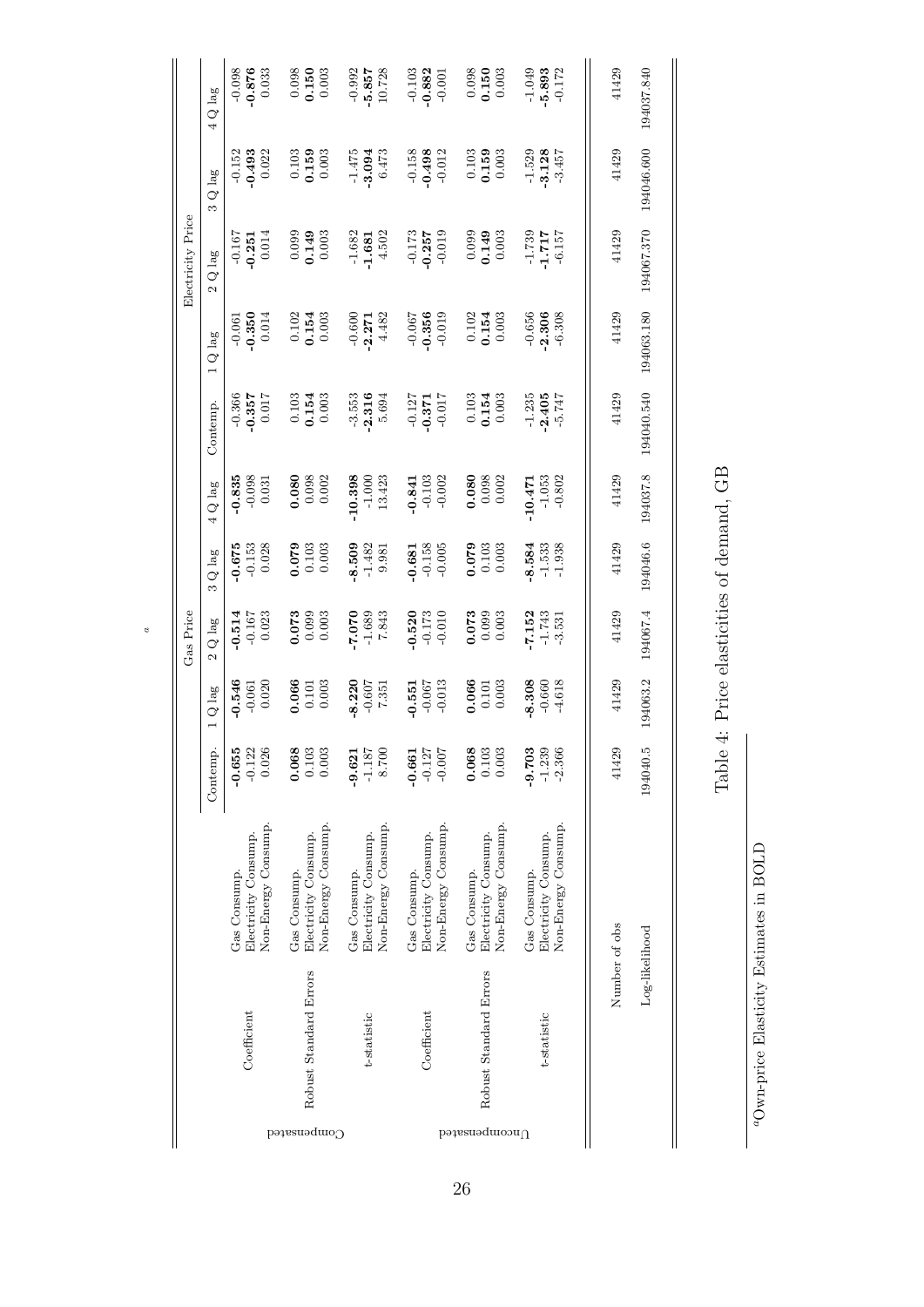|                        | $4Q$ lag         | 0.933<br>$-0.064$<br>0.974                                  | 0.070<br>0.004<br>0.091                                     | 10.736<br>$-14.885$<br>13.411                               | 0.765<br>0.817<br>$-1.053$                                  | 0.072<br>0.004<br>0.093                                     | 10.602<br>$-235.535$<br>8.791                               | 41429         | 194037.84      |
|------------------------|------------------|-------------------------------------------------------------|-------------------------------------------------------------|-------------------------------------------------------------|-------------------------------------------------------------|-------------------------------------------------------------|-------------------------------------------------------------|---------------|----------------|
|                        | $3 Q$ lag        | 0.646<br>0.828<br>$-0.049$                                  | 0.083<br>0.100<br>0.005                                     | 9.972<br>10.193<br>6.481                                    | 0.660<br>0.487<br>$-1.038$                                  | 0.085<br>0.005<br>0.101                                     | 7.720<br>$-207.940$<br>4.811                                | 41429         | 194046.6       |
| Non-Energy Consumption | Q lag            | 0.419<br>$-0.037$<br>0.681                                  | 0.093<br>0.005<br>0.087                                     | 7.834<br>$-7.878$<br>4.511                                  | 0.512<br>0.258<br>$-1.026$                                  | 0.089<br>0.095<br>0.005                                     | 5.728<br>$-211.315$<br>2.714                                | 41429         | 194067.37      |
|                        | $1\,$ Q $\,$ lag | 0.412<br>$-0.034$<br>0.607                                  | 0.083<br>0.092<br>0.004                                     | 7.343<br>4.490<br>$-8.167$                                  | 0.436<br>0.250<br>$-1.023$                                  | 0.094<br>0.084<br>0.004                                     | 5.192<br>$-236.478$<br>2.664                                | 41429         | 194063.180     |
|                        | Contemp.         | 0.488<br>$-0.042$<br>7777                                   | 0.089<br>0.087<br>0.004                                     | 5.578<br>$-10.045$<br>8.693                                 | 0.607<br>0.327<br>$-1.031$                                  | 0.090<br>0.089<br>0.004                                     | 6.739<br>3.663<br>$-239.955$                                | 41429         | 194040.540     |
|                        |                  | Non-Energy Consump.<br>Electricity Consump.<br>Gas Consump. | Non-Energy Consump.<br>Electricity Consump.<br>Gas Consump. | Non-Energy Consump.<br>Electricity Consump.<br>Gas Consump. | Non-Energy Consump.<br>Electricity Consump.<br>Gas Consump. | Non-Energy Consump.<br>Electricity Consump.<br>Gas Consump. | Non-Energy Consump.<br>Electricity Consump.<br>Gas Consump. |               |                |
|                        |                  | Coefficient                                                 | Robust Standard Errors                                      | t-statistic                                                 | Coefficient                                                 | Robust Standard Errors                                      | t-statistic                                                 | Number of obs | Log-likelihood |
|                        |                  |                                                             |                                                             |                                                             | d                                                           |                                                             |                                                             |               |                |

Table 5: Price elasticities of demand, GB Table 5: Price elasticities of demand, GB

> $^a\mathrm{Own}\textrm{-price Elasticity Estimates in BOLD}$ aOwn-price Elasticity Estimates in BOLD

 $\parallel$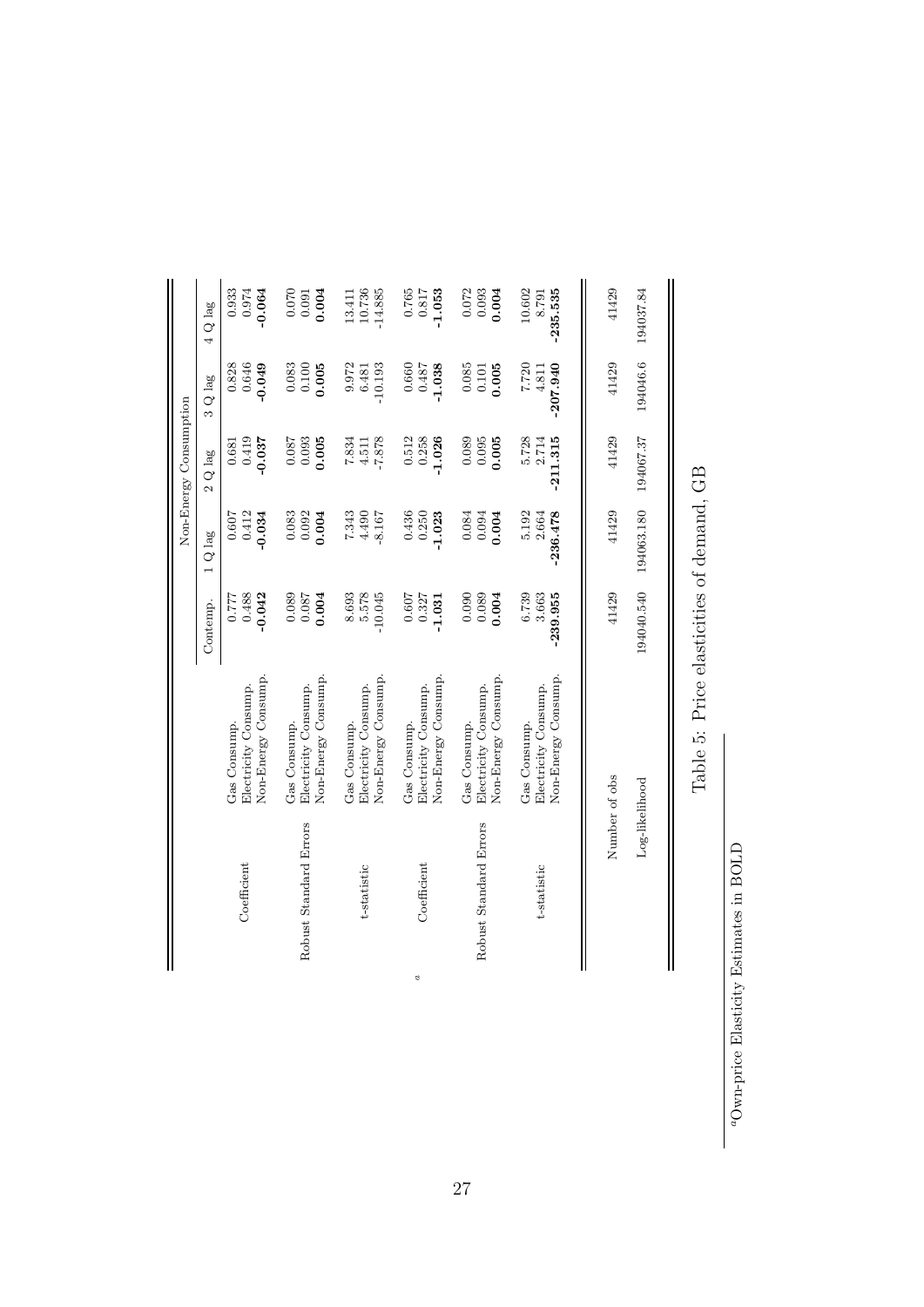Table 6: Price elasticities of demand, GB Table 6: Price elasticities of demand, GB

> $^a\mathrm{Own}\textrm{-}\mathrm{price}$  Elasticity Estimates in BOLD  $a_{\rm Own\text{-}price}$  Elasticity Estimates in BOLD

 $\parallel$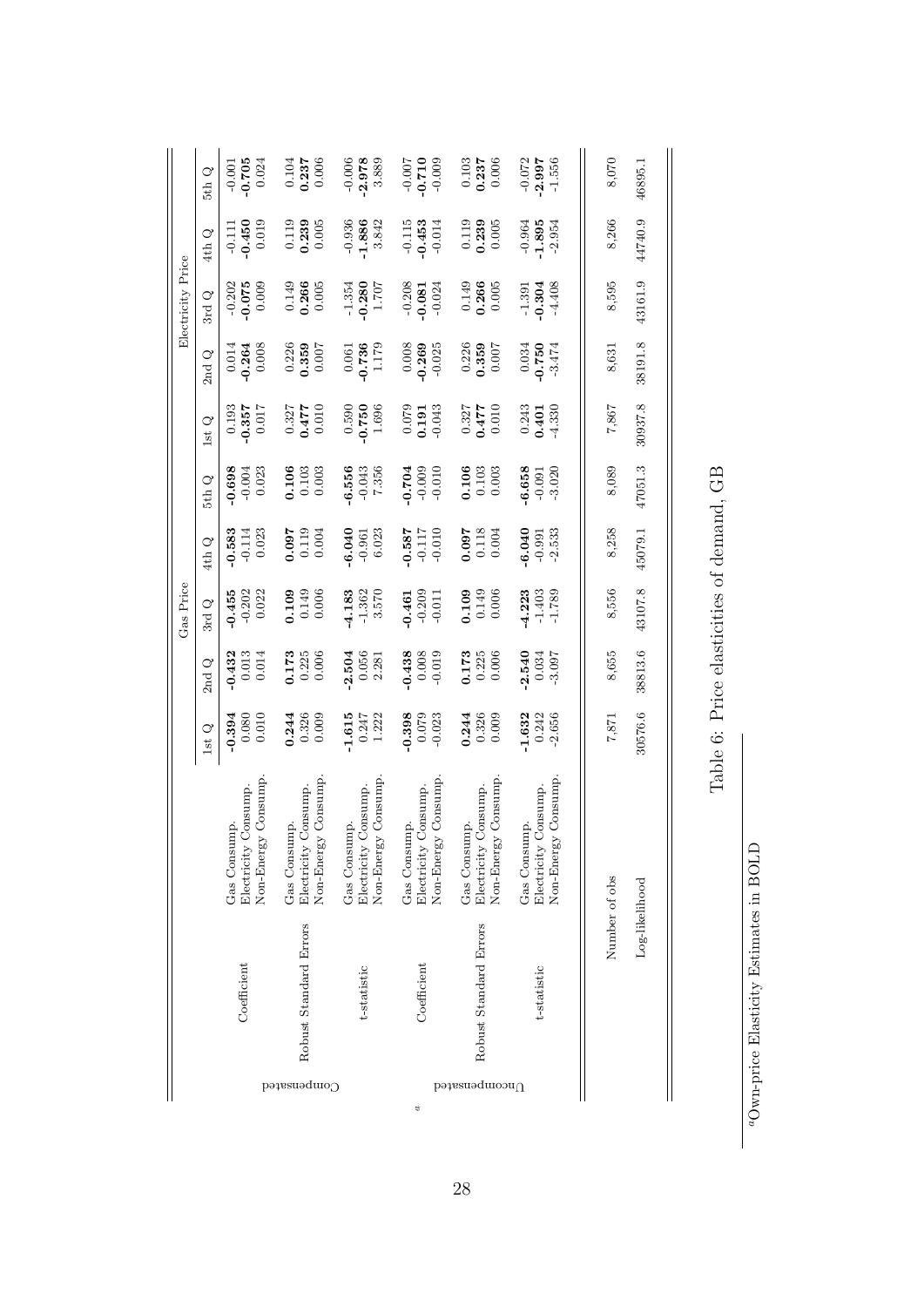|   |                      |                        |                                      |                   |                 | Non-Energy Consumption |                    |                        |
|---|----------------------|------------------------|--------------------------------------|-------------------|-----------------|------------------------|--------------------|------------------------|
|   |                      |                        |                                      | $1st\ {\rm Q}$    | $2nd$ ${\bf Q}$ | 3rd $Q$                | $4thQ$             | 5thQ                   |
|   |                      | Coefficient            | Electricity Consump.<br>Gas Consump. | $-0.273$<br>0.311 | 0.252<br>0.419  | 0.657<br>0.277         | 0.695<br>0.564     | 0.698                  |
|   |                      |                        | Non-Energy Consump.                  | $-0.001$          | $-0.022$        | $-0.031$               | $-0.042$           | <b>450.0-</b><br>0TZ:0 |
|   | ⊖ompensated          |                        | Gas Consump.                         | 0.256             | 0.184           | 0.184                  |                    | 0.095                  |
|   |                      | Robust Standard Errors | Electricity Consump.                 | 0.294             | 0.213           | 0.162                  | $0.115$<br>$0.146$ | 0.182                  |
|   |                      |                        | Non-Energy Consump.                  | 0.015             | 0.010           | 0.008                  | 0.004              | 0.007                  |
|   |                      |                        | Gas Consump.                         | 1.211             | 2.273           | 3.563                  | 6.016              |                        |
|   |                      | t-statistic            | Electricity Consump.                 | $-0.931$          | 1.184           | 1.714                  | 3.861              | 7.316<br>3.909         |
|   |                      |                        | Non-Energy Consump.                  | $-0.082$          | $-2.279$        | $-4.046$               | 10.583             | $-6.543$               |
|   |                      |                        | Gas Consump.                         | 0.186             | 0.239           | 0.485                  | 0.585              | 0.493                  |
| d |                      | Coefficient            | Electricity Consump.                 | $-0.325$          | 0.107           | 0.092                  | 0.468              | 0.561                  |
|   |                      |                        | Non-Energy Consump.                  | $-0.995$          | 1.012           | 1.019                  | 1.035              | $-1.035$               |
|   | $\Omega$ pompensated |                        | Gas Consump.                         | 0.261             | 0.189           | 0.178                  | 0.098              | 0.122                  |
|   |                      | Robust Standard Errors | Electricity Consump.                 | 0.298             | 0.215           | 0.159                  | $0.134$<br>$0.003$ | 0.176                  |
|   |                      |                        | Non-Energy Consump.                  | 0.015             | 0.010           | 0.008                  |                    |                        |
|   |                      |                        | Gas Consump.                         | 0.714             | 1.265           | 2.734                  | 6.002              | 4.046                  |
|   |                      | t-statistic            | Electricity Consump.                 | $-1.091$          | 0.497           | 0.581                  | 3.499              | 3.179                  |
|   |                      |                        | Non-Energy Consump.                  | $-65.698$         | $-100.526$      | $-134.900$             | $-306.175$         | $-135.861$             |
|   |                      |                        |                                      |                   |                 |                        |                    |                        |
|   |                      | Number of obs          |                                      | 7,867.0           | 8,631.0         | 8,595.0                | 8,266.0            | 8,070.0                |
|   |                      | Log-likelihood         |                                      | 30937.805         | 38191.823       | 43161.867              | 44740.888          | 46895.141              |

Table 7: Price elasticities of demand, GB Table 7: Price elasticities of demand, GB

 $^a\mathrm{Own}\text{-}\mathrm{price}$ Elasticity Estimates in BOLD

 $\frac{1}{2}$ 

 $a_{\rm Own\text{-}price}$  Elasticity Estimates in BOLD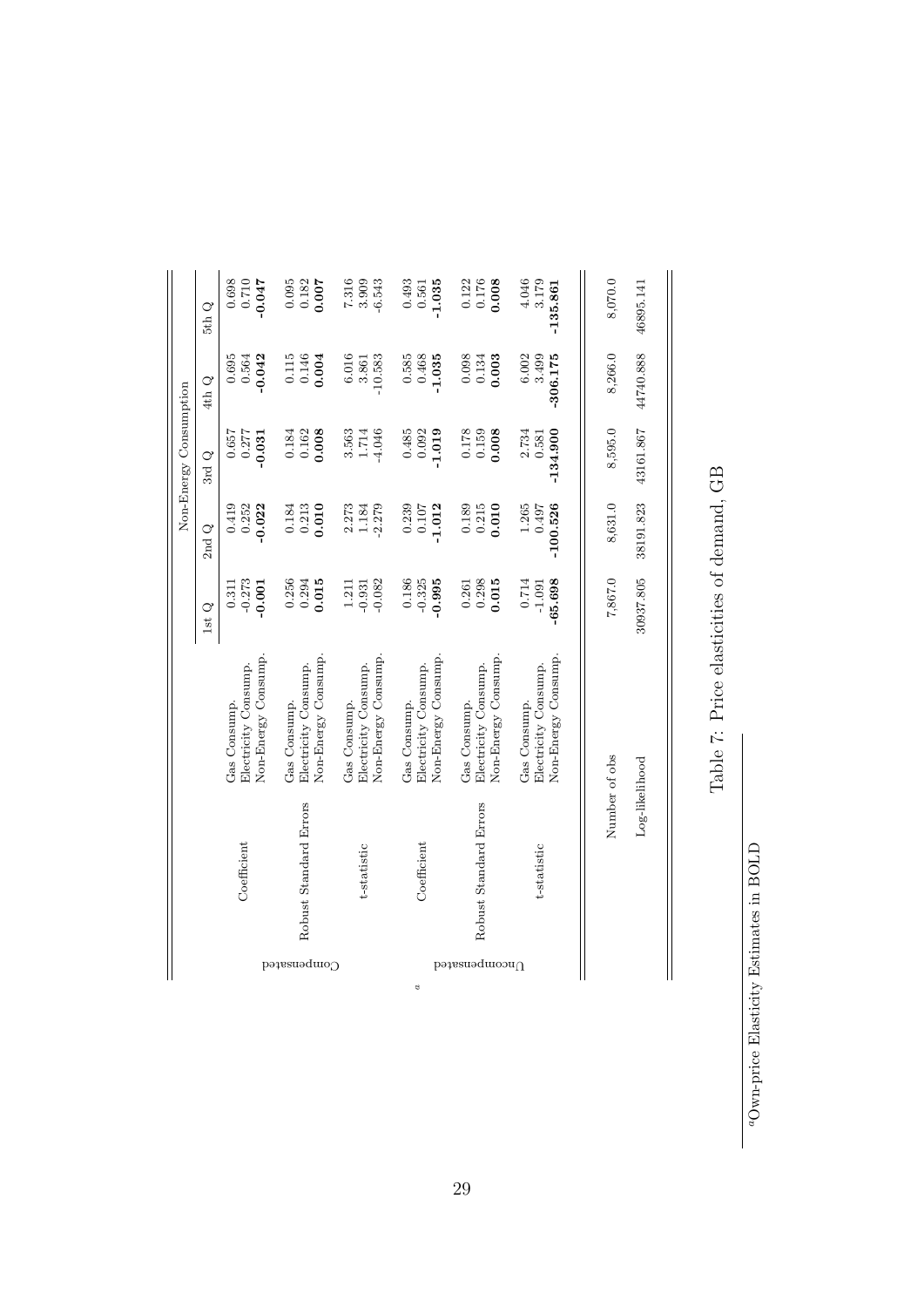## Bibliography

- Allan, G., Lecca, P., McGregor, P., and Swales, K. (2014). The economic and environmental impact of a carbon tax for Scotland: A computable general equilibrium analysis. Ecological Economics, 100:40–50.
- Baker, P., Blundell, R., and Micklewright, J. (1989). Modelling household energy expenditures using micro-data. The Economic Journal, pages 720–738.
- Banks, J., Blundell, R., and Lewbel, A. (1997). Quadratic Engel curves and consumer demand. Review of Economics and Statistics, 79(4):527–539.
- Beckman, J., Hertel, T., and Tyner, W. (2011). Validating energy-oriented CGE models. Energy Economics, 33(5):799–806.
- Bernstein, M. A., Griffin, J. M., and Infrastructure, S. (2006). Regional differences in the price-elasticity of demand for energy. National Renewable Energy Laboratory.
- Böhringer, C. and Rutherford, T. F. (2013). Transition towards a low carbon economy: A computable general equilibrium analysis for Poland. Energy Policy, 55:16–26.
- Cho, S.-H., Kim, T., Kim, H. J., Park, K., and Roberts, R. K. (2015). Regionallyvarying and regionally-uniform electricity pricing policies compared across four usage categories. Energy Economics, 49:182–191.
- Deaton, A. and Muellbauer, J. (1980). An almost ideal demand system. The American economic review, pages 312–326.
- Espey, J. A. and Espey, M. (2004). Turning on the lights: a meta-analysis of residential electricity demand elasticities. Journal of Agricultural and Applied Economics, 36(01):65–81.
- Fujimori, S., Masui, T., and Matsuoka, Y. (2014). Development of a global computable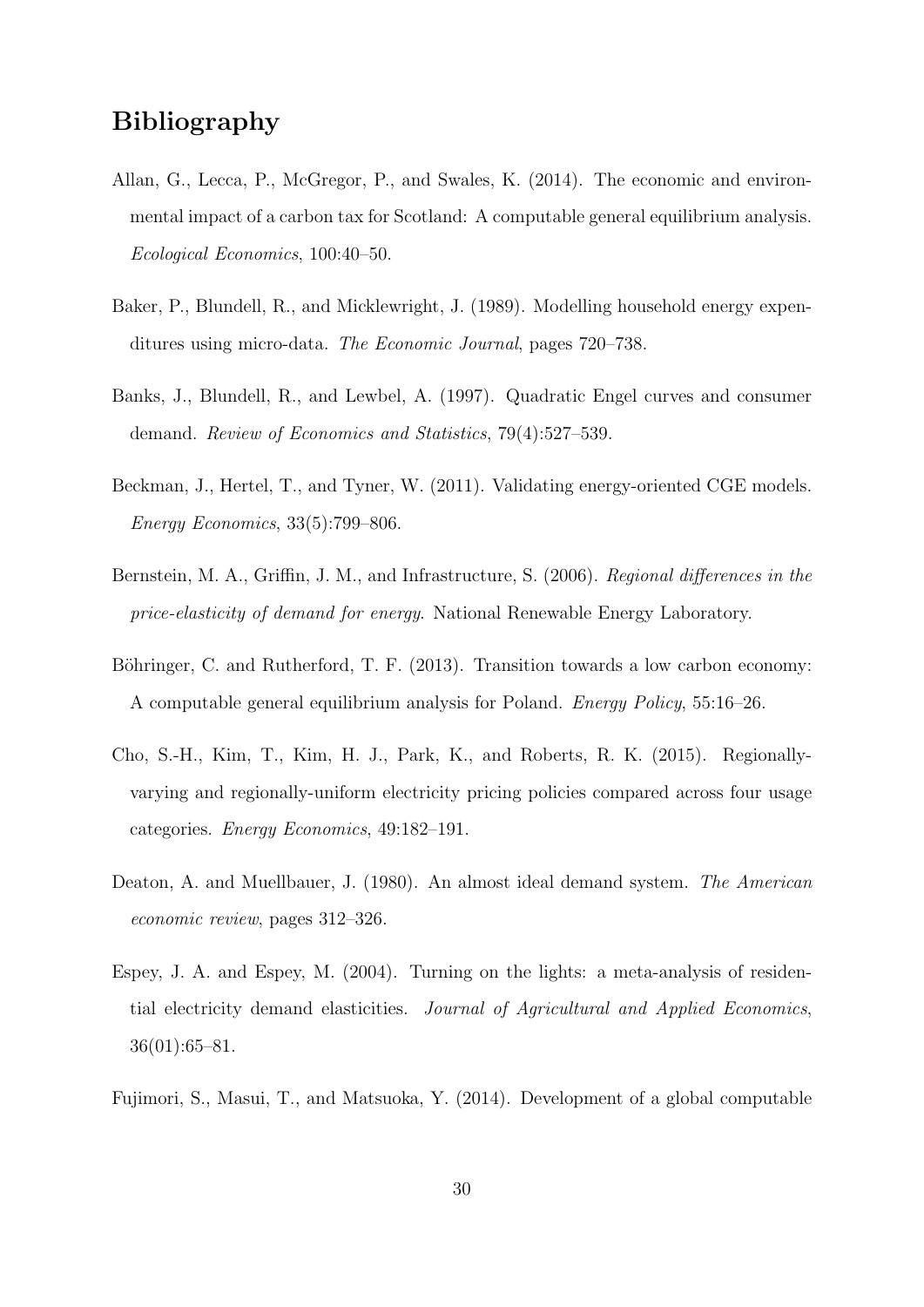general equilibrium model coupled with detailed energy end-use technology. Applied Energy, 128:296–306.

- Hanley, N., McGregor, P. G., Swales, J. K., and Turner, K. (2009). Do increases in energy efficiency improve environmental quality and sustainability? Ecological Economics, 68(3):692–709.
- Hunt, L. C., Judge, G., and Ninomiya, Y. (2003). Underlying trends and seasonality in UK energy demand: a sectoral analysis. Energy Economics, 25(1):93–118.
- Igos, E., Rugani, B., Rege, S., Benetto, E., Drouet, L., Zachary, D., and Hass, T. (2015). Integrated environmental assessment of future energy scenarios based on economic equilibrium models. FEEM Working Paper.
- Jamasb, T. and Meier, H. (2010). Household energy expenditure and income groups: evidence from Great Britain. University of Cambridge, Faculty of Economics Cambridge.
- Kretschmer, B. and Peterson, S. (2010). Integrating bioenergy into computable general equilibrium models – A survey. Energy Economics,  $32(3)$ :673–686.
- Lecca, P., McGregor, P. G., Swales, J. K., and Turner, K. (2014). The added value from a general equilibrium analysis of increased efficiency in household energy use. Ecological Economics, 100:51–62.
- Micklewright, J. (1989). Towards a household model of UK domestic energy demand. Energy Policy, 17(3):264–276.
- ONS (2007). Office for National Statistics, Department for Environment, Food and Rural Affairs, Living Costs and Food Survey 2007. UK Data Service, SN: 6118.
- ONS (2008). Office for National Statistics, Department for Environment, Food and Rural Affairs, Living Costs and Food Survey 2008. UK Data Service, SN: 6385.
- ONS (2009). Office for National Statistics, Department for Environment, Food and Rural Affairs, Living Costs and Food Survey 2009. UK Data Service, SN: 6655.